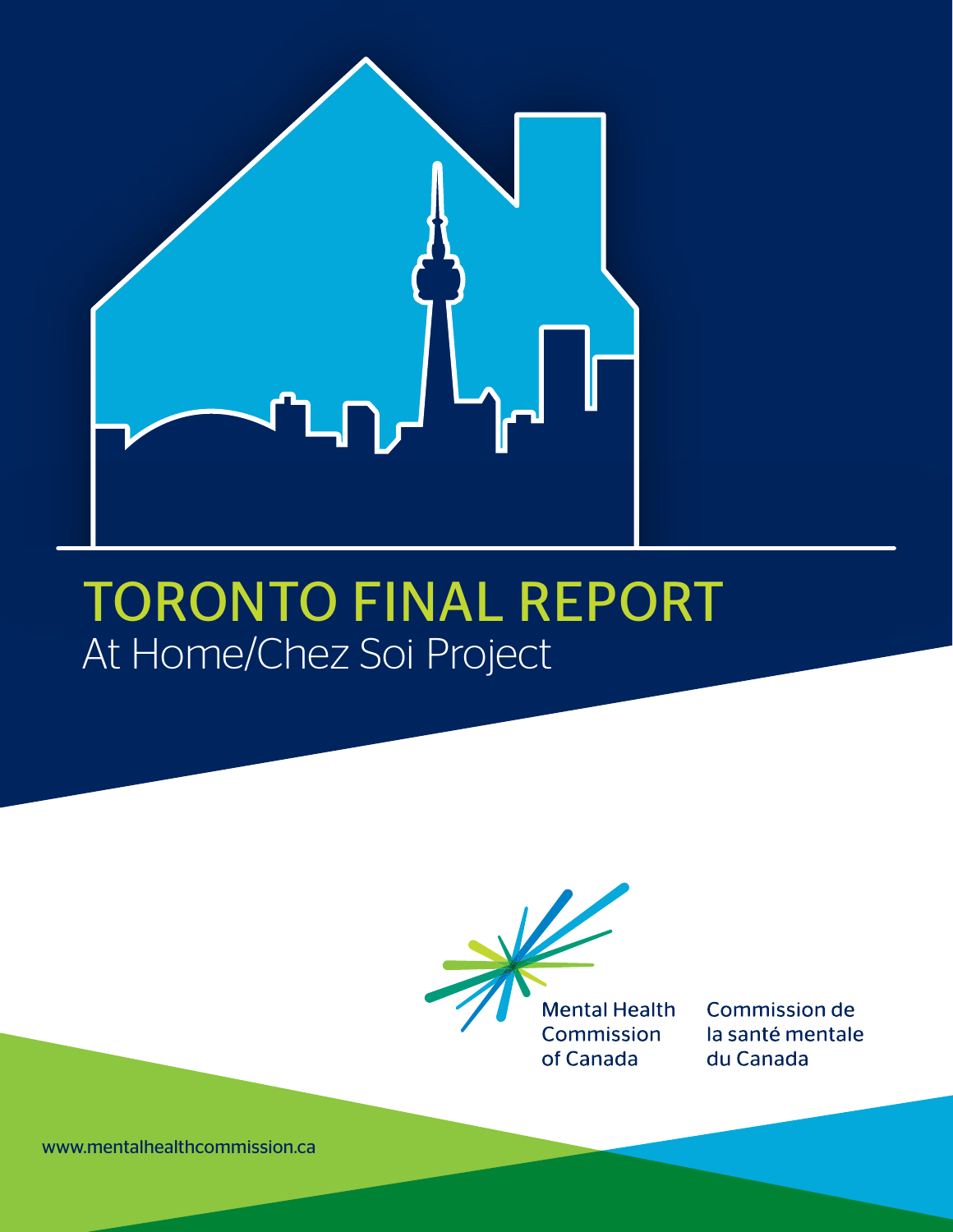#### AT HOME/CHEZ SOI PROJECT: TORONTO SITE FINAL REPORT

This report was prepared by a team that included Vicky Stergiopoulos, Pat O'Campo, Stephen Hwang, Agnes Gozdzik, Jeyagobi Jeyaratnam, Vachan Misir, Rosane Nisenbaum, Suzanne Zerger, and Maritt Kirst. We also thank Jayne Barker (2008-11), Cameron Keller (2011-12), and Catharine Hume (2012-present), Mental Health Commission of Canada At Home/Chez Soi National Project Leads, the National Research Team, the five site research teams, the Site Coordinators (in particular Faye More, Site Coordinator of the Toronto site), the numerous service and housing providers, and people with lived experience, who have contributed to this project and the research. We would, most especially, like to acknowledge the contributions of At Home/Chez Soi participants, whose willingness to share their lives, experiences, and stories with us were central and essential to the project.

### **St. Michael's**

Inspired Care. **Inspiring Science.** 

# **CRICH**

#### **CENTRE FOR RESEARCH ON INNER CITY HEALTH**

Production of this document is made possible through a financial contribution from Health Canada. The views represented herein solely represent the views of the Mental Health Commission of Canada. .

#### CITATION INFORMATION

Suggested citation: Vicky Stergiopoulos, Pat O'Campo, Stephen Hwang, Agnes Gozdzik, Jeyagobi Jeyaratnam, Vachan Misir, Rosane Nisenbaum, Suzanne Zerger, & Maritt Kirst (2014). At Home/Chez Soi Project: Toronto Site Final Report. Calgary, AB: Mental Health Commission of Canada. Retrieved from: http://www.mentalhealthcommission.ca

#### COPYRIGHT

© 2014 Toronto At Home Research Team & Mental Health Commission of Canada Suite 320, 110 Quarry Park Blvd SE, Calgary, Alberta, T2C 3G3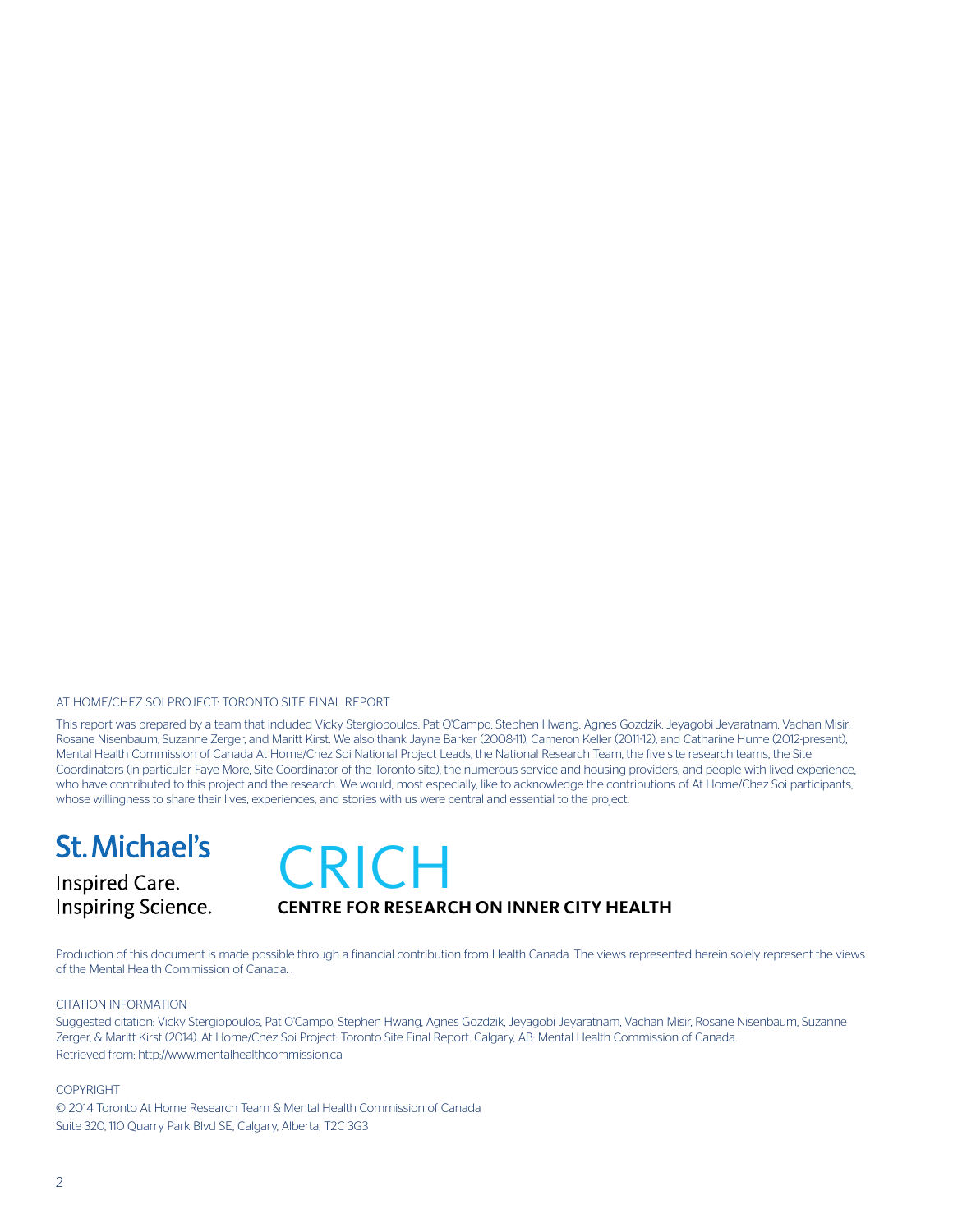### AT HOME FINAL REPORT | TORONTO

#### TABLE OF CONTENTS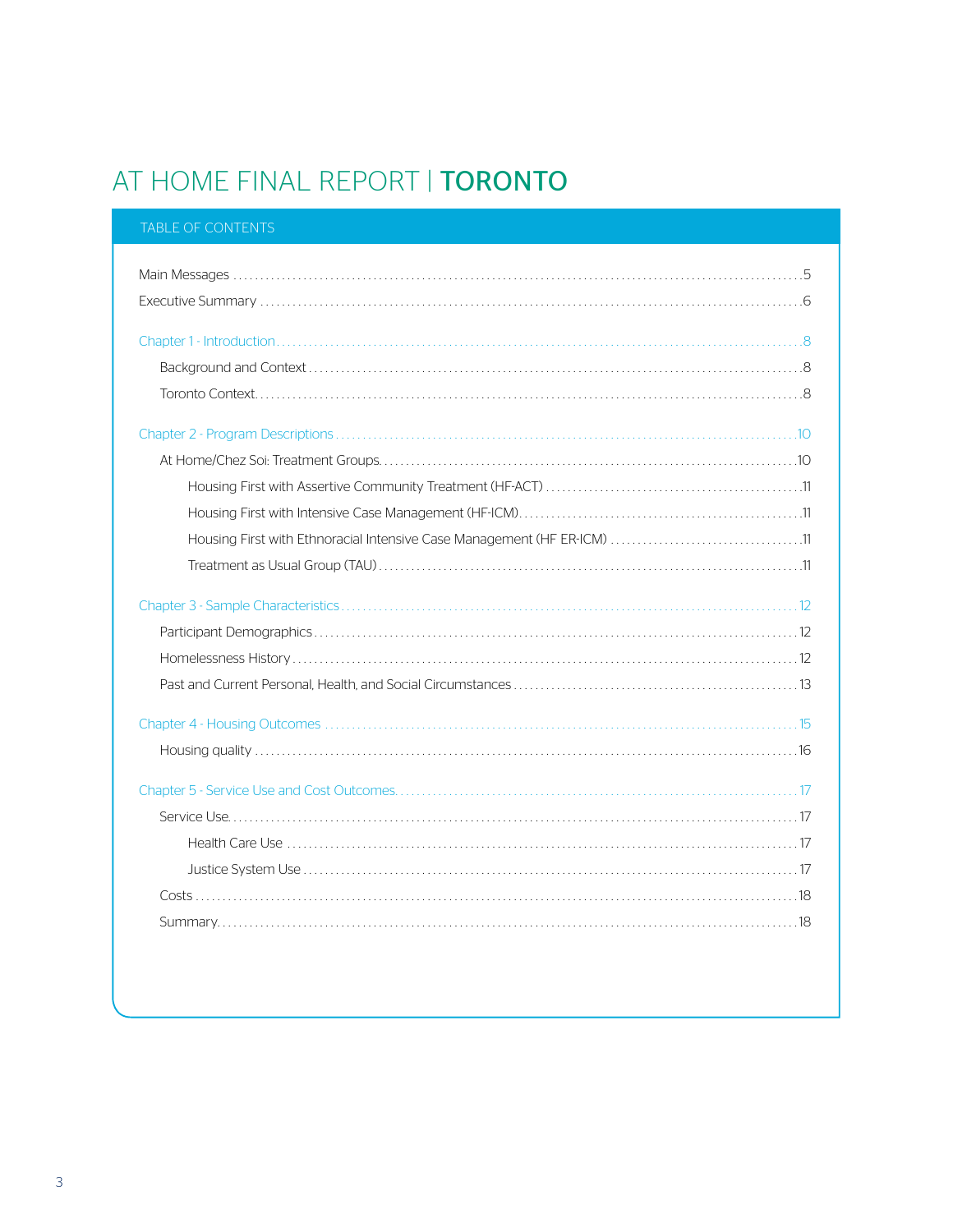### AT HOME FINAL REPORT | TORONTO

| <b>TABLE OF CONTENTS</b>                                                             |
|--------------------------------------------------------------------------------------|
|                                                                                      |
|                                                                                      |
| Community Functioning, Quality of Life, Mental Health, and Substance Use Outcomes 19 |
|                                                                                      |
|                                                                                      |
|                                                                                      |
|                                                                                      |
|                                                                                      |
|                                                                                      |
|                                                                                      |
|                                                                                      |
|                                                                                      |
|                                                                                      |
|                                                                                      |
|                                                                                      |
|                                                                                      |
|                                                                                      |
|                                                                                      |
|                                                                                      |
|                                                                                      |
|                                                                                      |
|                                                                                      |
|                                                                                      |
|                                                                                      |
|                                                                                      |
|                                                                                      |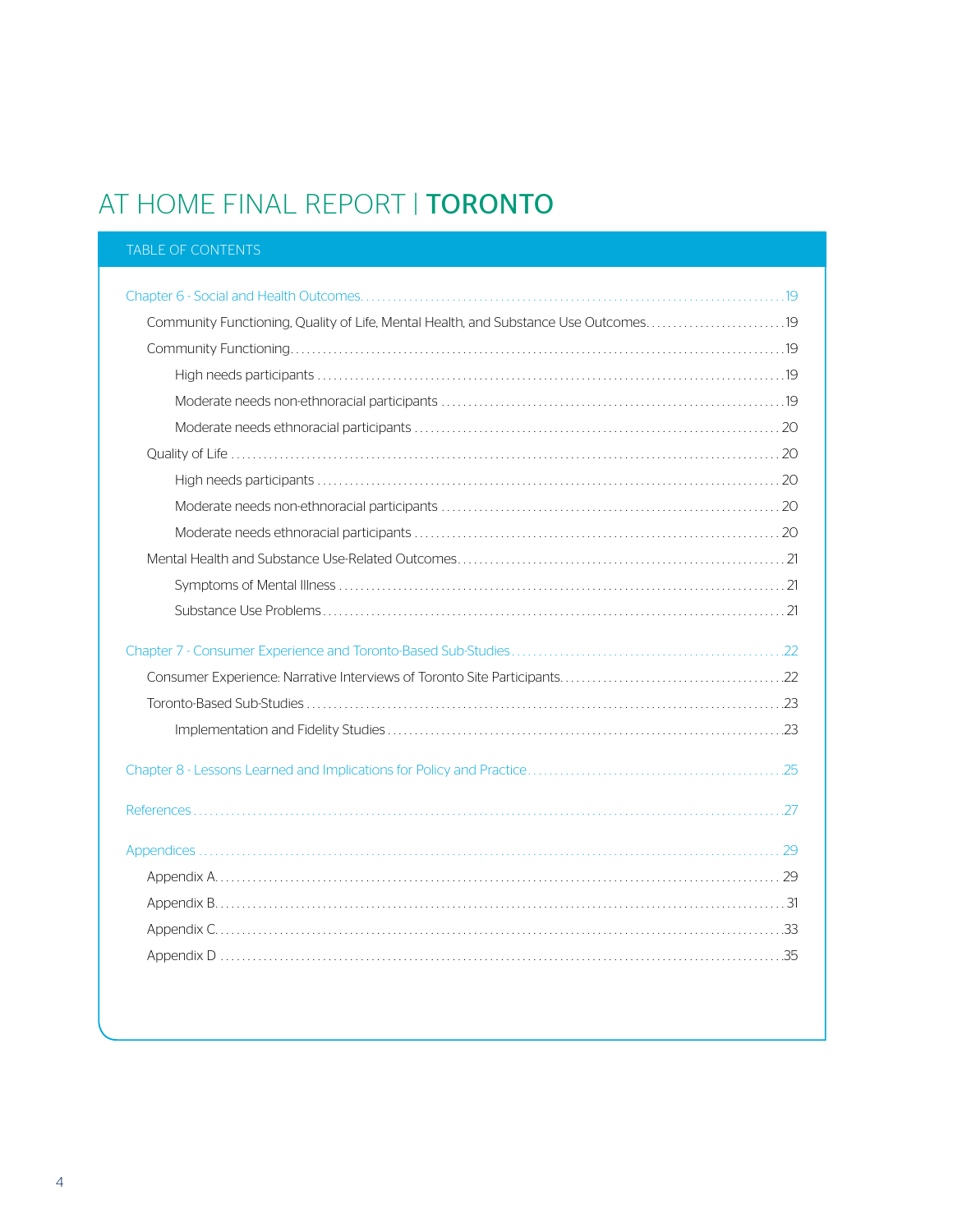## MAIN MESSAGES FROM THE TORONTO AT HOME/CHEZ SOI PROJECT

Toronto is Canada's largest and most ethnically diverse city, with the country's largest immigrant population. Nearly 600 participants, of whom about half received Housing First (HF), were followed for up to two years at the Toronto site of the At Home/Chez Soi project, with 80 per cent of all participants returning for a final interview. A network of services for individuals experiencing mental illness and/or homelessness already exists in the city and was available to the other approximately half of participants who received treatment as usual (TAU) during the study period.

Those who received HF were provided with housing and either access to an Assertive Community Treatment (ACT) team if they had high needs or to an Intensive Case Management (ICM) program or a locally designed ethnoracial ICM program for those with moderate needs.



### **1** Housing First can be successfully implemented in an ethnically diverse, large urban centre. Toronto

participants were mostly male (68 per cent), single, never married (70 per cent), and aged 35-54 years old (54 per cent). More than half of our participants were from ethnoracial groups (59 per cent) and nearly half were immigrants (46 per cent). Almost all participants were absolutely homeless (93 per cent); the average length of homelessness was  $5.25 \pm 6.19$  years. More than two-thirds of our participants (67 per cent) met criteria for two or more mental illnesses or substance use disorders, of which psychotic disorder (37 per cent) was the most common. In total, 58 per cent of participants reported substance-related problems. More than half had sustained a traumatic brain injury (54 per cent).



**2** Housing First can rapidly reduce homelessness.<br>At study end, HF participants had been stably house At study end, HF participants had been stably housed for 80 per cent of the time compared to 54 per cent among TAU participants. In the last six months of the study, 72 per cent of HF participants were housed all of the time, 16 per cent some of the time, and 12 per cent none of the time; whereas 36 per cent of TAU participants were housed all of the time, 25 per cent some of the time, and 39 per cent none of the time. Average housing quality was similar for HF and TAU residences, and the quality of HF residences was more consistent.

**3** Housing First results in cost savings, particularly for high-needs participants. On average, the intervention cost \$21,089 per person per year for high-need participants and \$14,731 per person per year for moderateneed participants. Over the two-year study period, every \$10 invested in HF services resulted in an average savings of \$15.05 for high-need participants and \$2.90 for moderate-need participants. The cost savings among high-need participants were driven by reductions in hospitalizations, health provider visits, and emergency department and shelter use. While shelter use decreased among moderate-need participants, there were increased costs for psychiatric hospitalizations.



**4** Housing First can improve community functioning and quality of life. Both HF and TAU participants improved in observer-rated community functioning and self-reported quality of life over the length of the study. However, HF participants had statistically significant improvements in community functioning compared to TAU participants. Similarly, quality of life improved significantly among moderate needs participants from ethnoracial groups compared to their TAU counterparts.



### **5** Many lessons were learned on how to successfully implement and adapt a Housing First program. Ongoing

program evaluation helped identify the barriers and facilitators to implementing HF and what adaptations may be needed to address the unique needs of diverse urban populations. Combining the HF philosophy with an anti-racism/anti-oppression framework showcases how HF can be successfully adapted for this population. Further adaptations of the model may be needed to address the needs of the small group of HF participants who did not achieve stable housing at the Toronto site.



**6** Change is not always measured in numbers.<br>
Qualitative methods, including narrative interviews with a representative sample of participants, revealed participant trajectories into homelessness, experiences with mental illnesses, strategies of coping and resilience, as well as pathways out of homelessness, and the related impact on mental health and service use. Sub-studies helped researchers better understand participants' experiences of discrimination. Narrative interviews revealed that both study groups (HF and TAU) experienced positive and negative changes in their lives, and many participants described housing as a catalyst for making positive life changes. Participants perceived that housing enabled them to experience a sense of control, security, and safety in their lives, which was needed to begin a process of recovery. Sub-studies helped researchers better understand the experience of housing and rehousing among participants, as well as the experiences of landlords working with the project. The contribution of the People with Lived Experience (PWLE) Caucus was another unique element of the study at the Toronto site.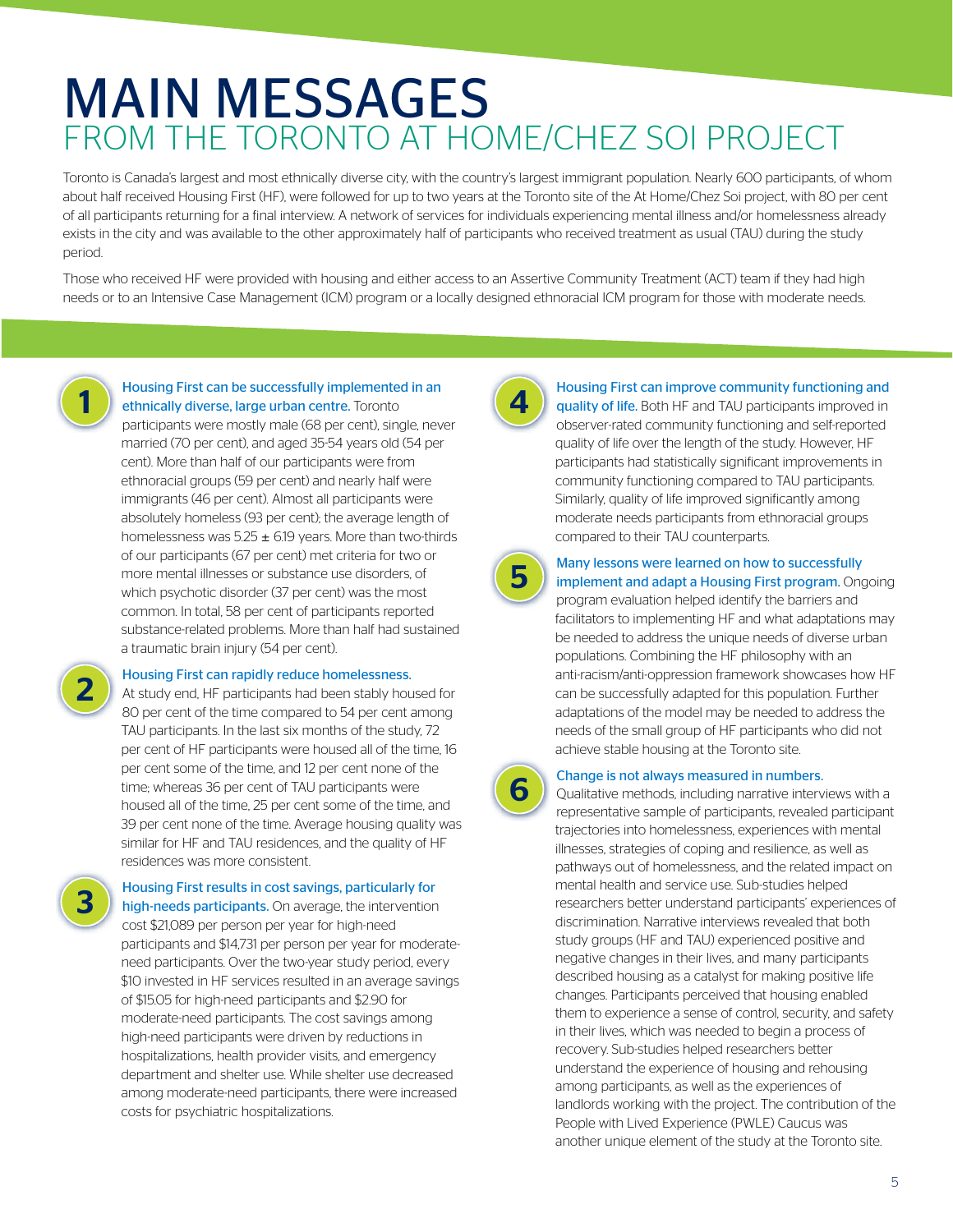### EXECUTIVE SUMMARY FROM THE TORONTO AT HOME/CHEZ SOI PROJECT

Homelessness is an ongoing social and economic problem that affects thousands of Canadians. In Toronto, Canada's most populous city, more than 5,000 individuals are homeless on any given night and in 2008 approximately 28,000 unique individuals used homeless shelters over the course of the year. Housing First (HF) has emerged as an evidence-based practice for meeting the unique needs of this population.

The At Home/Chez Soi research demonstration project was a complex health intervention that explored the Housing First approach to improving the lives of individuals who experience both homelessness and serious mental health problems. The project was funded by Health Canada through the Mental Health Commission of Canada (MHCC), built on existing evidence and knowledge in the field, and applied it to the Canadian context. The At Home/Chez Soi Project took place in five cities across Canada: Moncton, Montréal, Toronto, Winnipeg, and Vancouver. The project aimed to develop evidence on effective services and interventions for people who are homeless and living with mental health problems, and will help inform policy and programming to end homelessness in Canada

#### This report describes findings from the Toronto site of the At Home/Chez

Soi project. Unique contextual and developmental features are also discussed, including an intervention that provides ethnoracial Intensive Case Management (ER-ICM) to better address the needs of individuals from ethnoracial backgrounds who are homeless. Prior to the initiation of the At Home/Chez Soi project, Toronto already had a wide array of services for people who are homeless and/or have a mental illness. The involvement of people with lived experience of homelessness and mental health problems (PWLE) in the planning, development, and execution of the study was another key feature of the Toronto site.

In total, 575 participants were randomized to either a treatment or usual care group at the Toronto site. Prior to randomization, all participants were first stratified to either a "high needs" or "moderate needs" group, based on their disability and their needs for mental health services. Participants

with high needs were randomized to either Housing First with Assertive Community Treatment (HF-ACT) or a treatment as usual (TAU) group. Participants with moderate needs were further stratified by ethnoracial status. Moderate needs participants who were not from ethnoracial groups were randomized to either a Housing First with Intensive Case Management (HF-ICM) or treatment as usual (TAU) group. Ethnoracial moderate needs participants were randomized to Housing First with Ethnoracial Intensive Case Management (HF ER-ICM), HF-ICM or TAU group. The overall follow-up rate was 80 per cent (87 per cent for HF and 73 per cent for TAU).

Our participants were mostly aged between 35 and 54 years old (54 per cent), male (68 per cent), born in Canada (54 per cent), single/never married (70 per cent), and without dependent children (72 per cent). Nearly all participants (95 per cent) were unemployed and a third (28 per cent) reported a monthly income of less

than \$300. There was a high prevalence of substance-related problems (58 per cent), psychotic disorder (37 per cent), and high or moderate suicidality (30 per cent) among participants at study entry. Nearly half (43 per cent) of participants had two or more hospital admissions for a mental illness in any one-year period in the five years before study entry. More than half our participants (54 per cent) had experienced at least one traumatic brain injury and nearly half (49 per cent) did not complete high school. Many participants had experienced victimization in the six months prior to study entry: 32 per cent experienced theft or were threatened with theft, 37 per cent were threatened with physical assault, and 32 per cent were physically assaulted. More than a third (38 per cent) of participants reported having been involved with the criminal justice system in the six months prior to the study entry. About half of participants (51 per cent) reported lack of basic social support and having no one to confide in.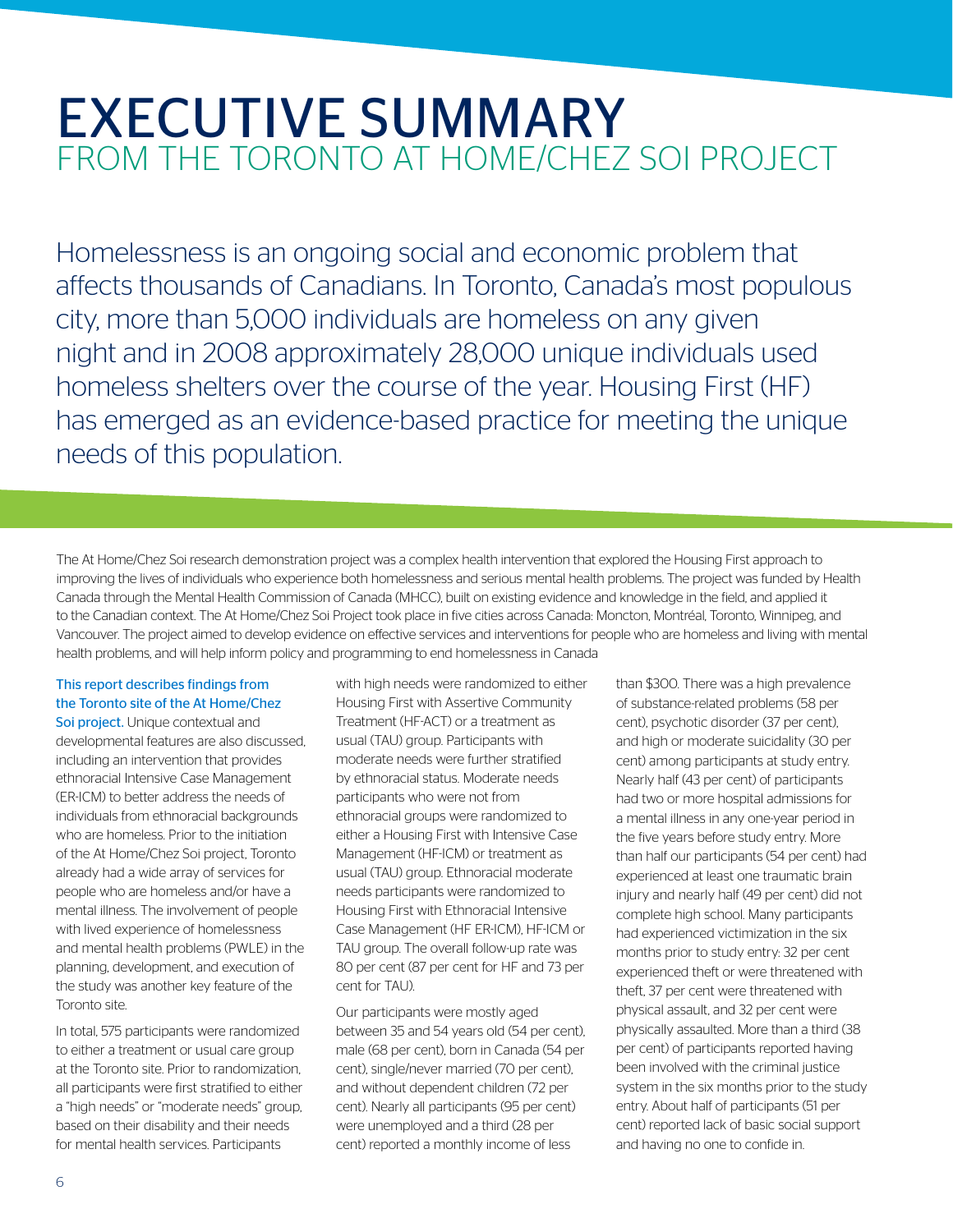We evaluated the effectiveness of the Housing First interventions over the length of the study by examining several domains, notably housing stability, health and social outcomes, and economic impacts. Of primary importance, housing stability was significantly improved among participants in all HF groups, compared to their TAU counterparts. At study end, HF participants had been stably housed for 80 per cent of the time compared to 54 per cent among TAU participants. In the last six months of the study, 72 per cent of HF participants were housed all of the time, 16 per cent some of the time, and 12 per cent none of the time; whereas 36 per cent of TAU participants were housed all of the time, 25 per cent some of the time, and 39 per cent none of the time. Average housing quality was similar for HF and TAU residences, and the quality of HF residences was more consistent.

We also examined participant-reported quality of life (QoLI-20) and observer-rated community functioning (Multnomah Community Ability Scale [MCAS]). Quality of life and community functioning improved in both HF and TAU groups, and, in some cases, there was no significant difference in the degree of improvement in these groups. However, moderate needs participants from ethnoracial backgrounds in the two HF-ICM teams saw a marginal improvement in quality of life over the span of the study, compared to their TAU counterparts. In the high needs group, community functioning improved in the HF-ACT group compared to the TAU group. In addition, the final visit MCAS scores were significantly higher in the ACT group compared to the TAU group. Similarly, ethnoracial moderate needs participants had significantly higher MCAS scores at the final study visit and saw an improvement in MCAS over the study period, compared to the TAU group.

The economic impact of HF was also studied, considering all costs incurred by society. HF cost \$21,089 per person per year on average for high needs participants, and \$14,731 per person per year for moderate needs participants. Program costs included staff salaries and expenses such as travel, utilities, and rent supplements. HF for high needs participants is more costly mainly because of the higher staff-to-participant ratio. Over the two-year period after study

entry, HF services resulted in average reductions of \$31,747 in service costs for high needs participants and \$4,274 for moderate needs participants. Thus, every \$10 invested in HF resulted in an average savings of \$15.05 for high needs participants and \$2.90 for moderate needs participants. This net savings arises from a combination of decreases in the costs of some services (cost offsets) and increases in the costs of others. For high needs participants, the main cost offsets were psychiatric hospital stays, home and office visits to health or social service providers, and jail or prison stays. For moderate needs participants, the main cost offsets were shelter stays and stays in single room accommodations with support services. For moderate needs participants, cost increases were seen in general hospital stays in psychiatric units.

Qualitative methods were also used to document the inception and planning process in Toronto, both to highlight critical ingredients for successful implementation of HF and to capture participants' stories of recovery.

Key features of the qualitative work included documenting the process through which the diverse team of stakeholders in Toronto planned a complex health intervention that aligned with local needs and interests in the context of a highly politicized service and community environment. Evaluation processes identified successes and challenges at the Toronto site, and helped further our understanding of the barriers and facilitators to implementing HF. Several contextual factors influencing the implementation of the project in Toronto, and subsequent adaptation and innovation, are also identified. This report also highlights key features of the third intervention arm of Toronto's At Home/ Chez Soi project, which combines the Housing First philosophy with an antiracism/anti-oppression (AR/AO) framework in order to engage and provide support services to clients from racialized groups.

Qualitative methods were also used to further our understanding of participants' trajectories into homelessness, their experiences with mental illnesses, as well as their pathways out of homelessness, and the related impact on their mental health and service use. Narrative

interviews for a representative subsample revealed that participants in both study groups (HF and TAU) experienced positive and negative changes in their lives, and many participants described housing as a catalyst for making positive life changes. Participants perceived that housing enabled them to experience a sense of control, security, and safety in their lives, which was needed to begin a process of recovery. This report highlights positive and negative changes reported by participants over time.

Several salient themes are explored throughout the qualitative work and are supplemented by the findings from a number of sub-studies conducted at the Toronto site. Findings from these studies are highlighted in this report and include strategies for coping and reliance amongst study participants, the experience of housing and rehousing among participants in HF groups, as well as the experiences of landlords working with the project. This report also highlights findings from a participatory evaluation on the People with Lived Experience (PWLE) Caucus at the Toronto site.

Finally, the Toronto site of the At Home/ Chez Soi project achieved extraordinary success in obtaining sustainable funding for the continued delivery of the HF intervention. The Ontario Ministry of Health and Long-term Care, in partnership with the Government of Canada for one year, committed to providing ongoing annualized rent supplements and supports for study participants who received HF. In addition, the Toronto research team at the Centre for Research on Inner City Health at St. Michael's Hospital was successful in obtaining \$1.9 million in peer-reviewed funding from the Canadian Institutes of Health Research (CIHR) to evaluate the longer-term outcomes of HF. This grant will allow the research team to follow study participants for an additional four years beyond the original two-year study period.

For more detailed information on project activities and outcomes, readers are directed to the many reports and other publications available. Together, the findings from the Toronto Site of the At Home/Chez Soi project offer important lessons for research, policy, and program planning, both locally and in other jurisdictions.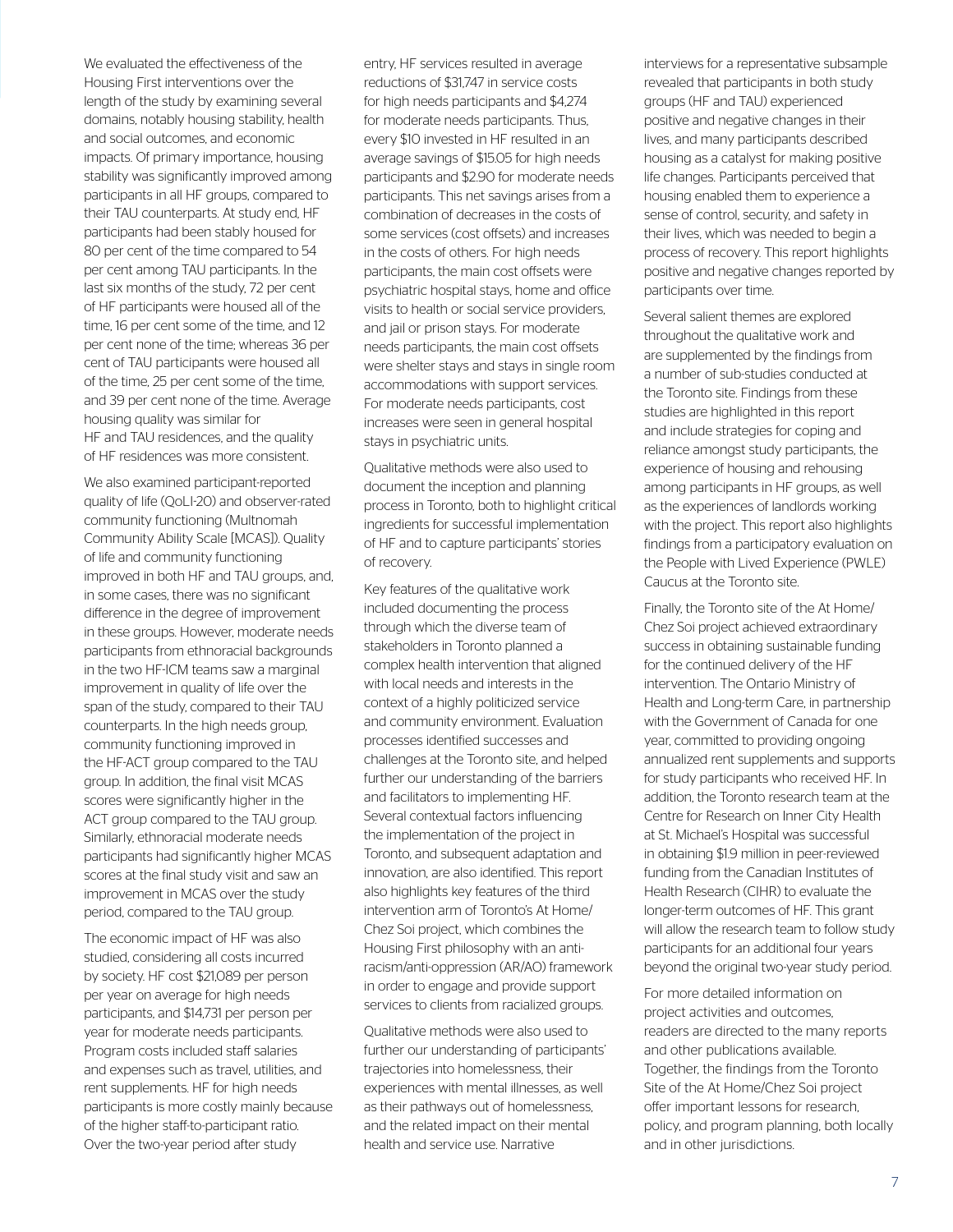## CHAPTER 1 INTRODUCTION

#### Background and Context

Housing First (HF) is a complex intervention that has emerged as an evidence-based approach for meeting the needs of individuals experiencing homelessness and mental illness. Traditionally, treatment options for this population have followed a linear continuum of care approach where participants cannot access permanent housing without first meeting strict requirements on sobriety and acceptance of psychiatric treatment<sup>1</sup> Instead, HF provides participants with immediate access to permanent independent housing in conjunction with client-centred treatment and mental health support services, and housing is not contingent on acceptance of treatment or demonstration of sobriety<sup>24</sup> Previous research on it from the US has shown that HF can positively affect housing stability and satisfaction, psychiatric symptoms, and participant choice, and is less costly than traditional housing programs.<sup>5-12</sup> No such data have previously been available for Canada.

In 2008, the Federal Government invested \$110 million through a funding agreement between Health Canada and the Mental Health Commission of Canada (MHCC) to support a five-year demonstration project to evaluate what services and systems best help people experiencing serious mental illness and homelessness in the Canadian context. These funds were used to establish At Home/Chez Soi, a pragmatic field trial of the HF program in five cities across Canada (Vancouver, Winnipeg, Toronto, Montréal, and Moncton).

The HF model tested by the At Home/Chez Soi project provides participants with housing, support services and at least one weekly visit by the service team. Participants use no more than 30 per cent of their income towards their rent, with the remainder covered by the rent subsidy. Client choice is emphasized in all aspects of the program, including housing and support services. Support services are provided at two levels of need, with high need participants receiving Assertive Community Treatment (ACT), and those with moderate needs receiving Intensive Case Management (ICM). Because the program emphasizes client choice, the services provided by the ICM/ACT teams will vary and be tailored to the individual, including referrals to other agencies and resources.

# 2006 POPULATION IN TORONTO = 2.5 MILLION ETHNORACIAL 47% ETHNORACIAL > 200 ANCESTRIES REPRESENTF

### Toronto Context

Toronto is Canada's most populous and ethnically diverse city: in 2006, the city's population was an estimated 2.5 million, $13$  with nearly half (47 per cent) citing ethnoracial ethnicity, representing more than 200 distinct ancestries.<sup>14</sup> Furthermore, half of all Toronto residents are immigrants to Canada, and 81 per cent of new immigrants to Toronto between 2001 and 2006 were from visible minority groups.<sup>15</sup>

Homelessness is an ongoing problem in the city: an excess of 5,000 people are homeless on any given night.<sup>13, 16</sup> Of this number, more than three-quarters (79 per cent) live in shelters, eight per cent on the street, six per cent in correctional facilities, four per cent in health care or treatment facilities, and another three per cent in Violence Against Women shelters.<sup>17</sup> In 2008, approximately 28,000 unique individuals used homeless shelters in Toronto over the course of the year.<sup>18</sup>

The diverse makeup of the city is similarly reflected in its homeless population. The City of Toronto has identified ethnoracial and immigrant groups at high risk of homelessness.<sup>19</sup> Among the Toronto homeless population, a recent study of shelter or meal program users reported that almost half (45 per cent) identified as belonging to a non-White ethnic group, most commonly Black (22 per cent), and Aboriginal (nine per cent).<sup>20</sup> About one-third of people experiencing homelessness in Toronto are immigrants to Canada who experience particular barriers to accessing services related to race, language, and social stigma.<sup>21, 22</sup>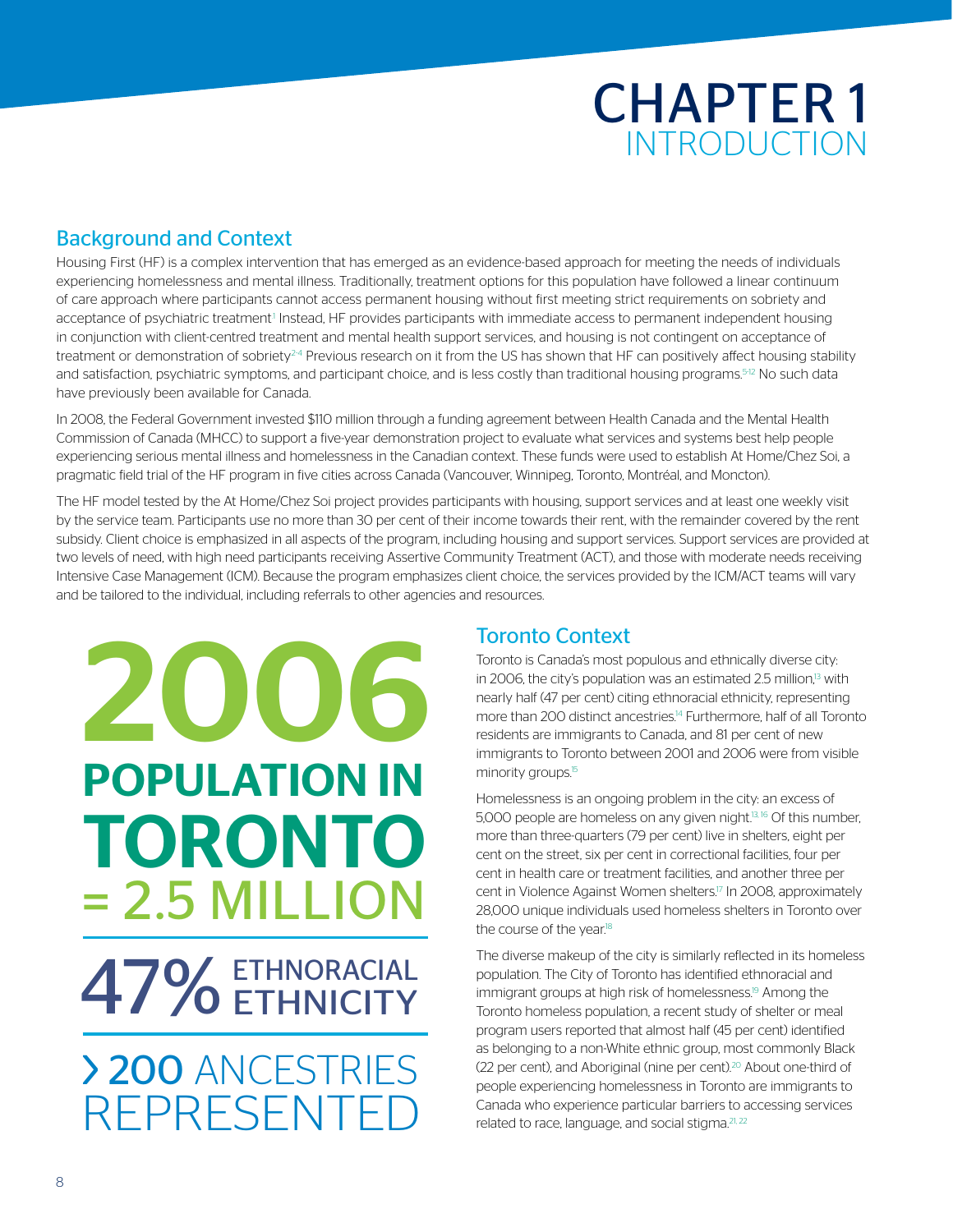...a group of PWLE were engaged as part of the ongoing planning, development, and execution of the study, and provided advice and expertise during the study development process, in addition to continuing to advise on all aspects of the project...

As part of the At Home/Chez Soi demonstration project, the Toronto site shared in the project's overall design.23 However, the context and development of the project in Toronto had several important and sometimes unique elements. First, there is a relatively large array of existing services available for individuals experiencing homelessness in Toronto, including drop-in centres, emergency shelters, meal programs, street outreach services, and supportive and alternative housing. Second, Toronto has a large network of mental health services that serve individuals who are both housed and homeless, including inpatient and outpatient services, case management, ACT, crisis programs, and ethnoracialfocused agencies. Third, the City of Toronto operates the Streets to Homes program, which engages with individuals experiencing homelessness who are living outdoors using a modified HF approach.24 Fourth, the involvement of People with Lived

Experience (PWLE) of homelessness and mental health problems has been a central element of the At Home project at the Toronto site: a group of PWLE were engaged as part of the ongoing planning, development, and execution of the study, and provided advice and expertise during the study development process, in addition to continuing to advise on all aspects of the project, including service provision and research protocols for the duration of the study. Fifth, the Toronto site developed a unique intervention program that provides ethnoracial Intensive Case Management (ER-ICM) for study participants with moderate needs who belong to a racialized group. Finally, the Toronto site of At Home/Chez Soi was and is being run by an intersectoral partnership to promote integration across the mental health, housing, social services, and research sectors. Figures 10.1 and 10.2 in Appendix A display the Toronto site partnerships and site governance.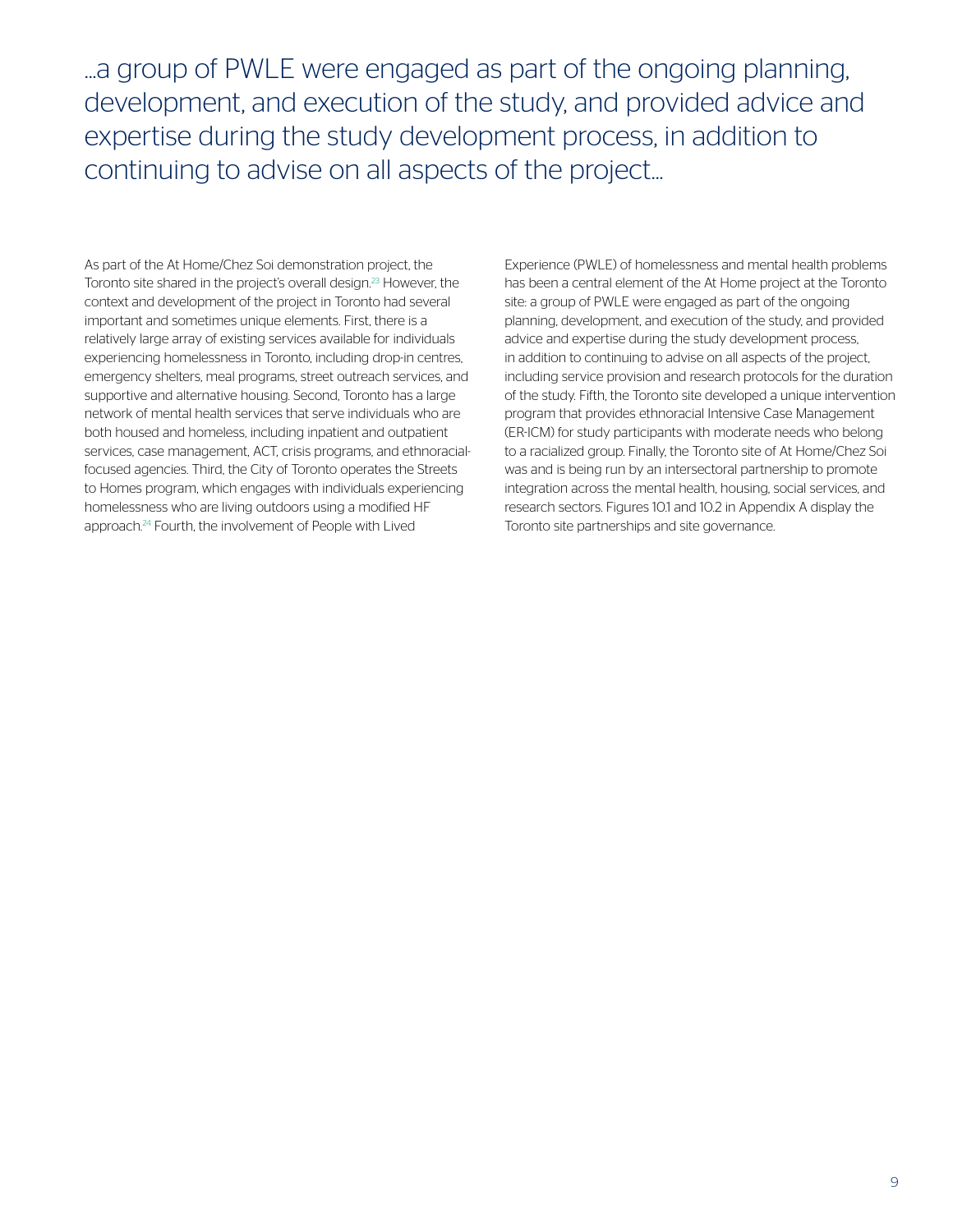## CHAPTER 2 PROGRAM DESCRIPTIONS

The At Home/Chez Soi study was a randomized controlled trial (RCT) that followed participants for up to 24 months. Prior to randomization, all eligible participants were stratified into two need groups (high needs vs. moderate needs) based on an algorithm that included the level of community functioning (measured by the Multnomah Community Ability Scale [MCAS]), mental disorder diagnosis (based on the Mini International Neuropsychiatric Interview [MINI]), co-morbid substance use conditions, prior hospitalizations, and incarcerations. The detailed algorithm for stratification into need groups is provided in Table 10.1 in Appendix B.

Specific to the Toronto site, moderate needs participants were further stratified by ethnoracial group membership prior to randomization. Participants who did not self-identify as belonging to an ethnoracial group were randomized to either Housing First with Intensive Case Management (HF-ICM) or a Treatment as Usual (TAU) group. Participants who indicated membership in an ethnoracial group were allowed to choose between assignment to the regular ICM intervention or a Housing First with ethnoracial ICM intervention (HF ER-ICM). Choice was allowed as long as there was available space remaining in study groups. As a result, moderate needs ethnoracial participants were assigned to both the regular ICM and ER-ICM intervention groups. Figure 10.3 in Appendix A shows the participant flow through the study.

Participants identified as high needs were randomized to either Housing First with Assertive Community Treatment (HF-ACT) or TAU, regardless of ethnoracial group membership status. Since there was no unique ethnoracial intervention for participants with high needs, both non-ethnoracial and ethnoracial high needs participants randomized to receive treatment were provided services by the same ACT team (Figure 10.3, Appendix A). All teams had training in cultural competency and anti-racism/antioppression (AR/AO) principles.

Participants who indicated membership in an ethnoracial group were allowed to choose between assignment to the regular ICM intervention or a Housing First with ethnoracial ICM intervention (HF ER-ICM).

### At Home/Chez Soi: Treatment Groups

The Toronto site had three treatment groups: Housing First with Assertive Community Treatment (HF-ACT), Housing First with Intensive Case Management (HF-ICM) and Housing First with Ethnoracial Intensive Case Management (HF ER-ICM). Table 10.1 in Appendix B summarizes the main features of each treatment group. Services for participants in all treatment groups shared many common elements:

- All participants randomized to the intervention groups received a rental allowance of \$600 per month. The rent allowance was paid directly to the landlord; however, the participants were named on the lease and entitled to all rights and obligations as a tenant under provincial legislation. The study budget also included an allowance for furnishing and moving costs. Housing was mostly provided in scattered site private market apartments.
- Study participants in the intervention groups additionally received support services, which differed depending on their service needs and ethnoracial group membership (see next page, Figure 10.3, and Table 10.1 for details regarding each treatment groups). Services were offered throughout the study, but client participation in treatment for their mental health and addiction problems was voluntary (i.e., tenancy was not tied to participation in treatment).
- Participants were not required to abstain from drugs or alcohol. The only requirements of the intervention group participants were that rental payments from their income were made directly to landlords and that participants met with a project case manager at least once a week.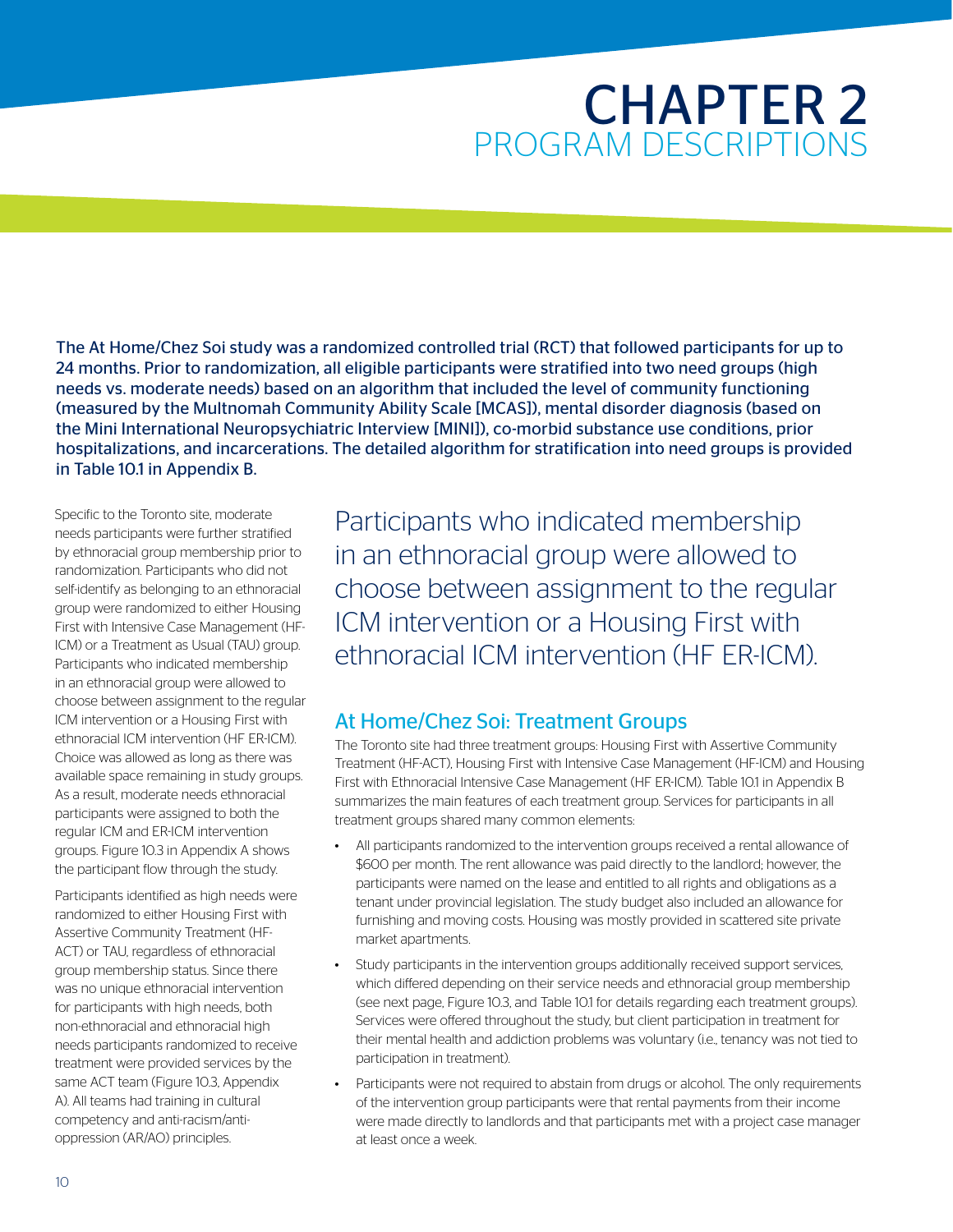The only requirements of the intervention group participants were that rental payments from their income were made directly to landlords and that participants met with a project case manager at least once a week.

#### Housing First with Assertive Community Treatment (HF-ACT)

Participants in the high needs group randomized to the HF group were provided services by an Assertive Community Treatment (ACT) team. The ACT team had a 9:1 participant to staff ratio and were available to participants seven days a week. Overnight crisis coverage was available through Toronto's crisis line services. Participants had access to the entire ACT team, which included psychiatrists and nurses. The ACT team provided all of the relevant services, including case management, initial/ ongoing assessment, psychiatric services, employment and housing assistance, family support and education, substance use services, and other services and support to allow the individual to live successfully in the community.

#### Housing First with Intensive Case Management (HF-ICM)

Participants randomized to the HF-ICM program were connected to a case manager who worked with them to develop a service plan. The HF-ICM program focused on supporting housing stability and consumer-driven recovery goals. Case managers brokered the services needed by participants and accompanied participants to appointments. The HF-ICM team in Toronto had access to a psychiatrist, half a day per week.

#### Housing First with Ethnoracial Intensive Case Management (HF ER-ICM)

Similarly to the HF-ICM participants, participants in the HF ER-ICM program were connected to a case manager who worked with them to help develop a service plan. The program additionally had a focus on providing services and programs oriented towards the ethnoracial population. Case managers took a more holistic approach to mental health care, recognizing spiritual, emotional, mental, physical, social, economic, cultural, linguistic, and broader environmental aspects of life including social determinants of health. A main goal of the model was to help participants address experiences of racism and oppression and build support networks, including relationships with family and friends. Some of the additional programs that were available to HF ER-ICM participants included integrative peer support, skills building, social and recreational activities, support groups, alternative and complementary therapies (including art and music therapy), creative expressions, community kitchen, and individual and community outreach. The HF ER-ICM team had access to a psychiatrist half a day per week.

#### Treatment as Usual Group (TAU)

Participants randomized to the TAU group were able to access a variety of pre-existing community programs and services in the City of Toronto. A range of programs and services exist that serve the homeless population including drop-in centres, emergency shelters, meal programs, street outreach services, supportive and alternative housing. In addition, several mental health services are available to both homeless and housed individuals, including inpatient and outpatient services, case management, Assertive Community Treatment (as above), court support services, crisis programs, and ethnoracially focused agencies. Finally, Streets to Homes, a program directly operated by the City of Toronto, engages the street homeless population and employs a modified Housing First approach.<sup>24</sup> The study actively provided TAU participants with information about these existing services.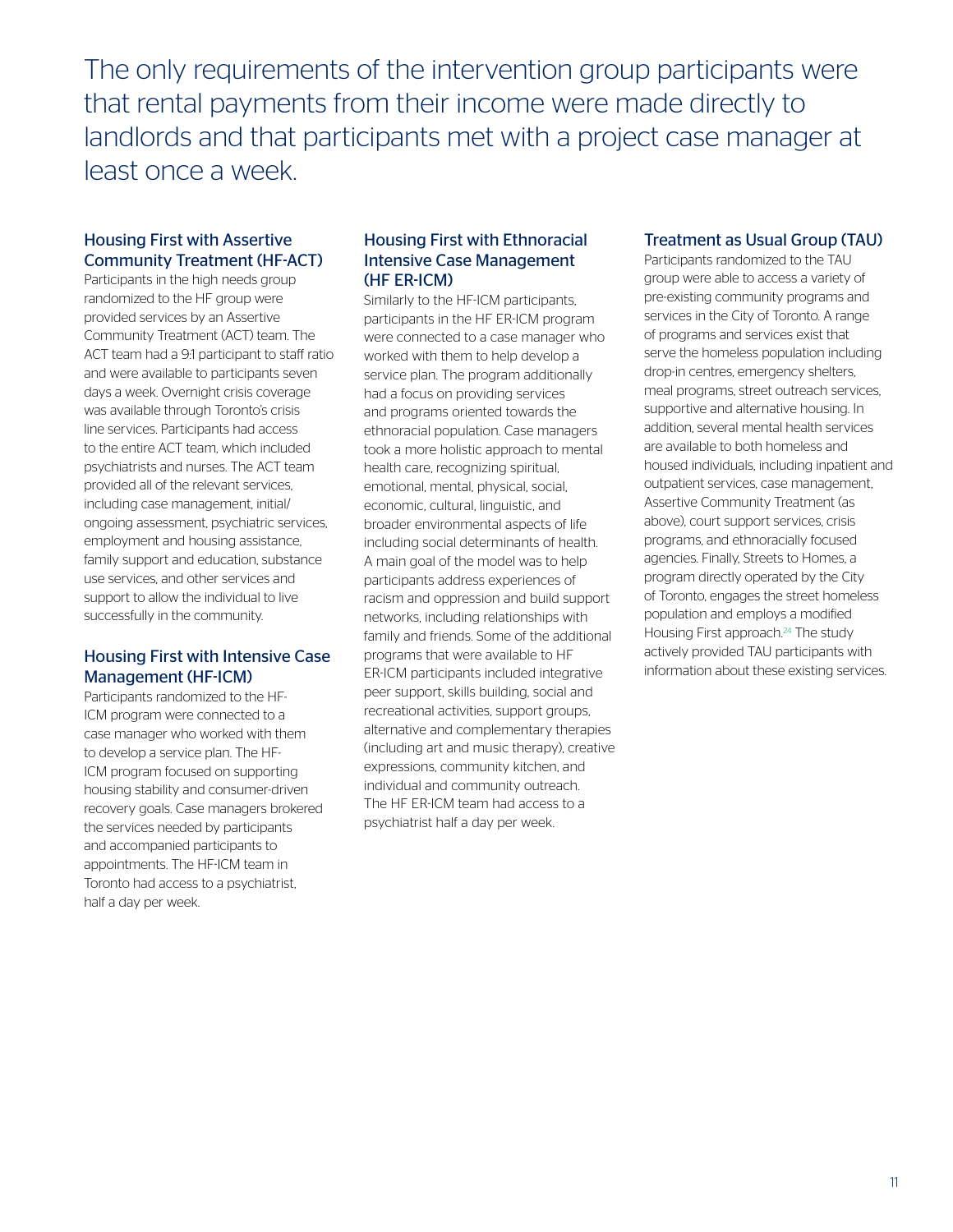## CHAPTER 3 SAMPLE CHARACTERISTICS

Between October 2009 and June 2011, a total of 1,342 referrals were received to the Toronto site of At Home/Chez Soi. The largest proportion of referrals was received from shelter services (39 per cent), but drop-in centres (14 per cent), outreach programs (12 per cent), hospitals (11 per cent), and mental health services (seven per cent) were also key sources of recruitment. A total of 726 (54 per cent) referrals passed the initial review for eligibility and underwent further screening.

A total of 575 individuals (43 per cent of all referrals) met all eligibility requirements, provided informed consent, and completed screening and baseline interviews. Of this number, 197 met criteria for the high needs group and 378 for the moderate needs group. Randomization resulted in the assignment of 301 individuals to one of the three Housing First (HF) groups and 274 individuals to respective treatment as usual (TAU) comparison groups. Among the HF groups, 97 were assigned to the HF with Assertive Community Treatment (ACT) group, 102 to the HF with Intensive Case Management (ICM) group and 102 to the HF with ethnoracial Intensive Case Management (ER-ICM) group (Figure 3.1).

#### Participant Demographics

Table 3.1 summarizes the characteristics of participants at study entry for the overall sample by need level. More than half of our participants were aged 35 to 54 (54 per cent), with roughly onethird aged 34 or younger (36 per cent), while the remaining 10 per cent were aged 55 years or older. While males are more numerous in the homeless population generally, we strove to recruit a higher sample of females to learn more about this under-studied

group. As a result, males made up 68 per cent and females 30 per cent of study participants. More than half our sample (54 per cent) named Canada as their country of birth. More than half of our sample reported non-Aboriginal non-white ethnicity (59 per cent). Only four per cent of our study participants were married or living common-law, with 28 per cent reported having one or more children. A small, but important percentage (four per cent) of participants were veterans, having reported wartime service for Canada or an allied country. There are many indications that participants have multiple challenges in their lives that have contributed to their disadvantaged status. For example, nearly half (49 per cent) did not complete high school, and a third (28 per cent) reported that their prior month income was less than \$300. While almost all (95 per cent) were unemployed at the time of study entry, more than two-thirds (68 per cent) have worked steadily in the past, which suggests a reasonable potential for reemployment after stabilization in housing.

#### Homelessness History

Most study participants were recruited from shelters or the streets. An overwhelming number indicated that they were absolutely homeless (93 per cent) while seven per cent lived in precarious living situations (for definitions see Table 10.2 in Appendix B or http://bmjopen.bmj.com/content/1/2/e000323. full). One in four (24 per cent) first became homeless in the year prior to entering the study. The longest single past period of homelessness reported by participants is about 360 months, and the typical total time homeless in participants' lifetimes is nearly 35 months (2.92 years). Participants report a typical age of first homelessness of around 31 years.



#### Figure 3.1 How Participants Were Assigned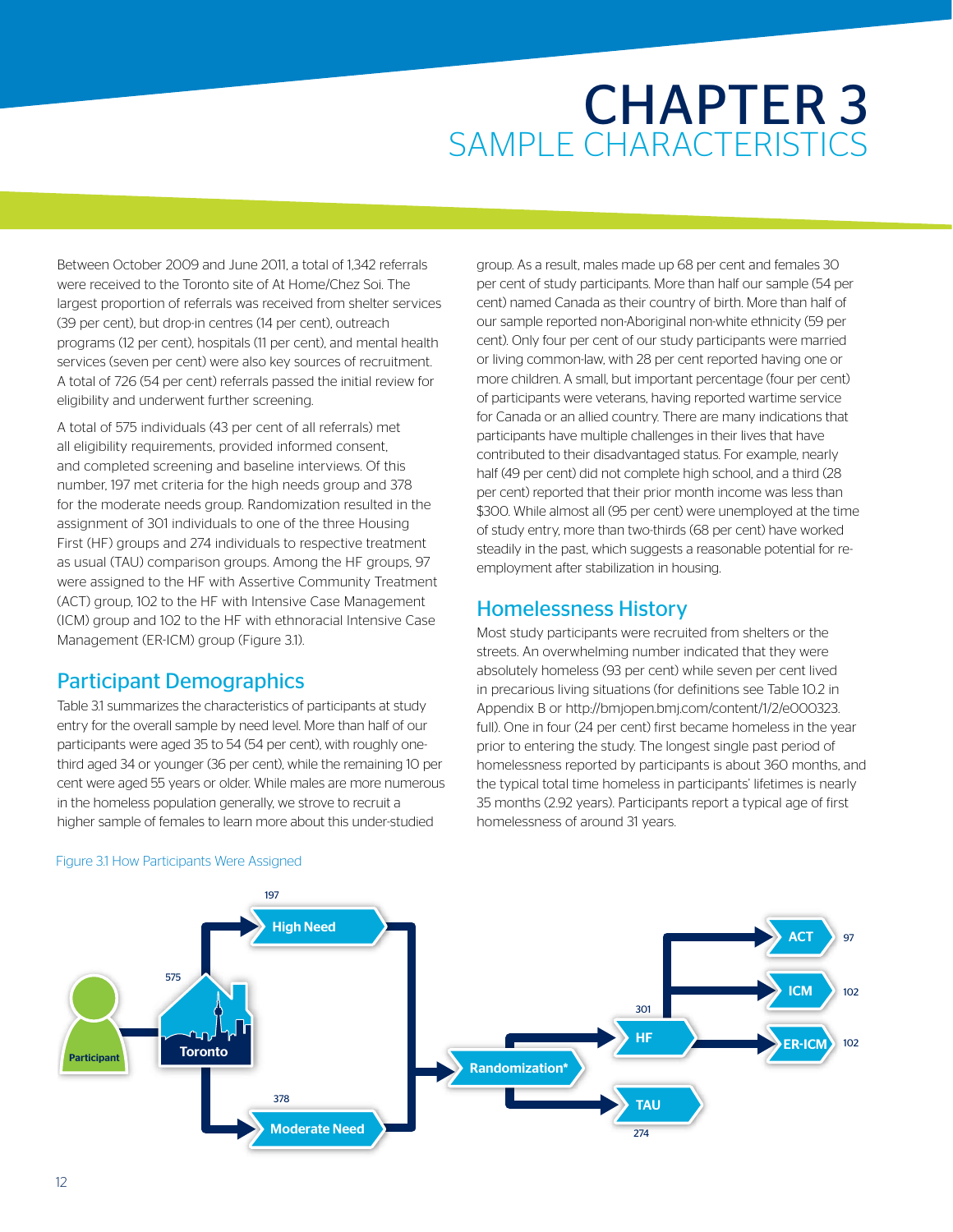#### Past and Current Personal, Health, and Social **Circumstances**

At entry, participants reported symptoms consistent with the presence of the following mental illnesses: 37 per cent psychotic disorder, 65 per cent nonpsychotic disorder, and 58 per cent substance-related problems. Nearly half (43 per cent) of participants had two or more hospital admissions for a mental illness in any one-year period in the five years before study entry, and five per cent of participants reported having been hospitalized for a mental illness at least once for more than six months in that time period. Additionally, more than half (54 per cent) reported a traumatic brain injury. Nearly a third (32 per cent) reported having a learning problem or disability. The mean score on the Adverse Childhood Experiences scale among our participants was 4.1 (out of a maximum score of 10), indicating a very high level of exposure to child abuse and/or neglect before the age of 18.

More than a third (38 per cent) of our participants reported having been involved with the criminal justice system in the six months prior to the study, having been arrested one or more times, been incarcerated, or served probation. Many participants reported experiencing victimization in the six months prior to study entry: 32 per cent were robbed or threatened to be robbed, 37 per cent were threatened with physical assault, and 32 per cent were physically assaulted. Participants lacked basic social support — around half reported having no one to confide in. General distress levels were also high, with 30 per cent reporting symptoms consistent with moderate to high suicide risk (standard safety and referral processes were followed if a participant was deemed at immediate risk of suicide).



#### Table 3.1 Participant Demographic Characteristics — Toronto\*

|                                                                                  | <b>TOTAL SAMPLE</b><br>$N = 575$<br>% | HN<br>$N=197$<br>%         | <b>MN</b><br>$N = 378$<br>% |
|----------------------------------------------------------------------------------|---------------------------------------|----------------------------|-----------------------------|
| <b>AGE GROUPS</b><br>34 or younger<br>$35 - 54$<br>55 or older                   | 36<br>54<br>10 <sup>°</sup>           | 38<br>54<br>8              | 35<br>53<br>12              |
| <b>GENDER</b><br>Male<br>Female<br>Other                                         | 68<br>30<br>$\overline{2}$            | 73<br>26<br>$\mathbf{1}$   | 66<br>31<br>$\overline{2}$  |
| <b>COUNTRY OF BIRTH</b><br>Canada<br>Other                                       | 54<br>46                              | 61<br>39                   | 51<br>49                    |
| <b>ETHNIC STATUS^</b><br>Aboriginal<br>Other ethnocultural                       | 5<br>59                               | 5<br>51                    | 5<br>63                     |
| <b>MARITAL STATUS</b><br>Single, never married<br>Married or common-law<br>Other | 70<br>4<br>26                         | 74<br>$\overline{4}$<br>22 | 68<br>$\overline{4}$<br>28  |
| <b>PARENT STATUS</b><br>Any children                                             | 28                                    | 24                         | 30                          |
| <b>EDUCATION</b><br>Less than high school<br>High school<br>Any post-secondary   | 49<br>19<br>32                        | 52<br>19<br>29             | 47<br>19<br>34              |
| PRIOR MILITARY SERVICE<br>(For Canada or an ally)                                | $\overline{4}$                        | 3                          | $\overline{4}$              |
| Prior month income<br>less than \$300                                            | 28                                    | 29                         | 27                          |
| Prior employment<br>(Worked continuously at<br>least one year in the past)       | 68                                    | 66                         | 69                          |
| Currently unemployed                                                             | 95                                    | 97                         | 94                          |

\* all information was reported by participants

^ these values will not reflect proportions in the general homeless population due to deliberate oversampling of ethnocultural groups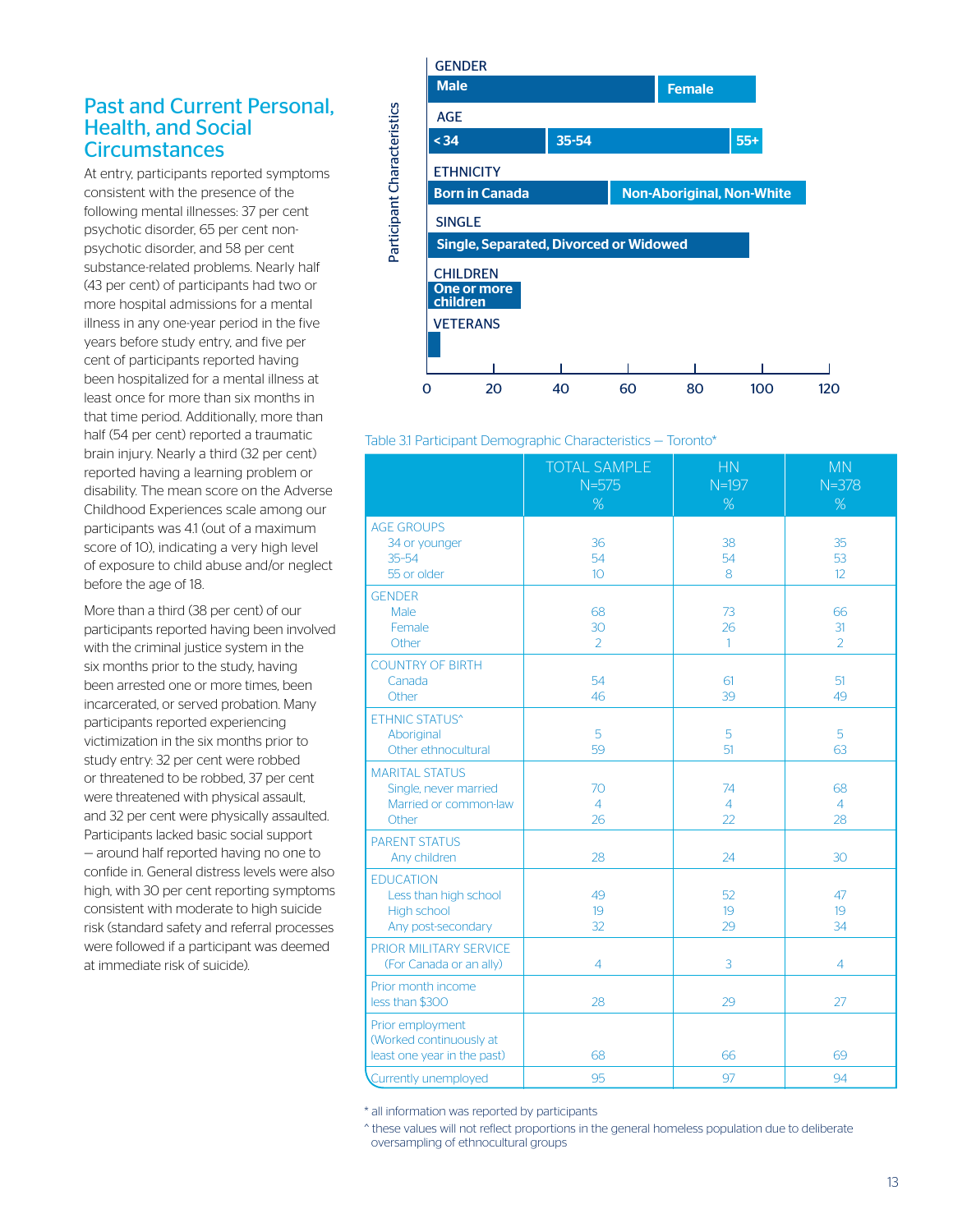#### Table 3.2 Past and Current Personal, Health, and Social Circumstances — Toronto\*

|                                                                                                                                                                                                                       | <b>TOTAL SAMPLE</b><br>$N = 575$<br>%                      | <b>ACT</b><br>$N=197$<br>%                                               | <b>ICM</b><br>$N = 378$<br>%                                                        |
|-----------------------------------------------------------------------------------------------------------------------------------------------------------------------------------------------------------------------|------------------------------------------------------------|--------------------------------------------------------------------------|-------------------------------------------------------------------------------------|
| Need level (determined by study screening)<br>High need<br>Moderate need                                                                                                                                              | 34<br>66                                                   | 100<br>$\Omega$                                                          | $\Omega$<br>100                                                                     |
| Adverse Childhood Experiences (ACE)<br>Mean score (out of a possible 10)                                                                                                                                              | 4.1                                                        | 3.9                                                                      | 4.2                                                                                 |
| <b>COGNITIVE IMPAIRMENT</b><br>Received extra help with learning in school<br>Has a learning problem or disability                                                                                                    | 35<br>32                                                   | 38<br>35                                                                 | 34<br>31                                                                            |
| <b>DIAGNOSIS AT ENROLMENT</b><br>Psychotic disorder<br>Non-psychotic disorder<br>Substance-related problems                                                                                                           | 37<br>65<br>58                                             | 59<br>43<br>61                                                           | 26<br>77<br>57                                                                      |
| SUICIDE RISK AT ENROLMENT<br>Moderate or high                                                                                                                                                                         | 30                                                         | 24                                                                       | 33                                                                                  |
| COMMUNITY FUNCTIONING AT ENROLMENT (rated by interviewers)<br>Average MCAS score <sup>%</sup><br>(lowest and highest scores)                                                                                          | 61<br>$(33 - 79)$                                          | 55<br>$(33 - 62)$                                                        | 65<br>$(46 - 79)$                                                                   |
| HOSPITALIZED FOR A MENTAL ILLNESS <sup>&amp;</sup><br>(for more than six months at any time in the past five years)                                                                                                   | 5                                                          | 12                                                                       | $\mathbf{1}$                                                                        |
| HOSPITALIZED FOR A MENTAL ILLNESS <sup>&amp;</sup><br>(two or more times in any one year in the past five years)                                                                                                      | 43                                                         | 76                                                                       | 26                                                                                  |
| SERIOUS PHYSICAL HEALTH CONDITIONS<br>Asthma<br>Chronic bronchitis/emphysema<br><b>Hepatitis C</b><br><b>Hepatitis B</b><br><b>HIV/AIDS</b><br>Epilepsy/seizures<br><b>Heart disease</b><br><b>Diabetes</b><br>Cancer | 20<br>11<br>13<br>$\overline{2}$<br>1<br>9<br>5<br>10<br>2 | 20<br>12<br>12<br>$\overline{2}$<br>$\overline{2}$<br>15<br>6<br>12<br>3 | 21<br>11<br>13<br>$\overline{2}$<br>1<br>6<br>$\overline{4}$<br>9<br>$\overline{2}$ |
| <b>TRAUMATIC BRAIN/HEAD INJURY</b><br>Knocked unconscious one or more times                                                                                                                                           | 54                                                         | 54                                                                       | 54                                                                                  |
| <b>JUSTICE SYSTEM INVOLVEMENT</b><br>(arrested > once, incarcerated or served probation in prior 6 months)                                                                                                            | 38                                                         | 49                                                                       | 32                                                                                  |
| JUSTICE SYSTEM INVOLVEMENT TYPES<br>Detained by police<br>Held in police cell 24 hours or less<br>Arrested<br>Court appearance<br>Attended a justice service program                                                  | 25<br>19<br>29<br>34<br>15                                 | 42<br>27<br>39<br>43<br>22                                               | 17<br>15<br>25<br>29<br>12                                                          |
| <b>VICTIMIZATION</b><br>Theft or threatened theft<br>Threatened with physical assault<br>Physically assaulted                                                                                                         | 32<br>37<br>32                                             | 39<br>36<br>36                                                           | 29<br>37<br>30                                                                      |
| <b>LACK OF SOCIAL SUPPORT</b><br>Lacking a close confidante                                                                                                                                                           | 51                                                         | 46                                                                       | 53                                                                                  |

\* all information was reported by participants except where noted

# See http://bmjopen.bmj.com/content/1/2/e000323.full for definitions of high and moderate need

% Multnomah Community Ability Scale – higher scores indicate better functioning; a score of 62 and below represents moderate to high disability or moderate to poor functioning; items include daily living independence, money management, coping with illness, and social effectiveness

& self-report of psychotic illnesses and related hospitalizations are likely to be under-estimates due to the nature of the illness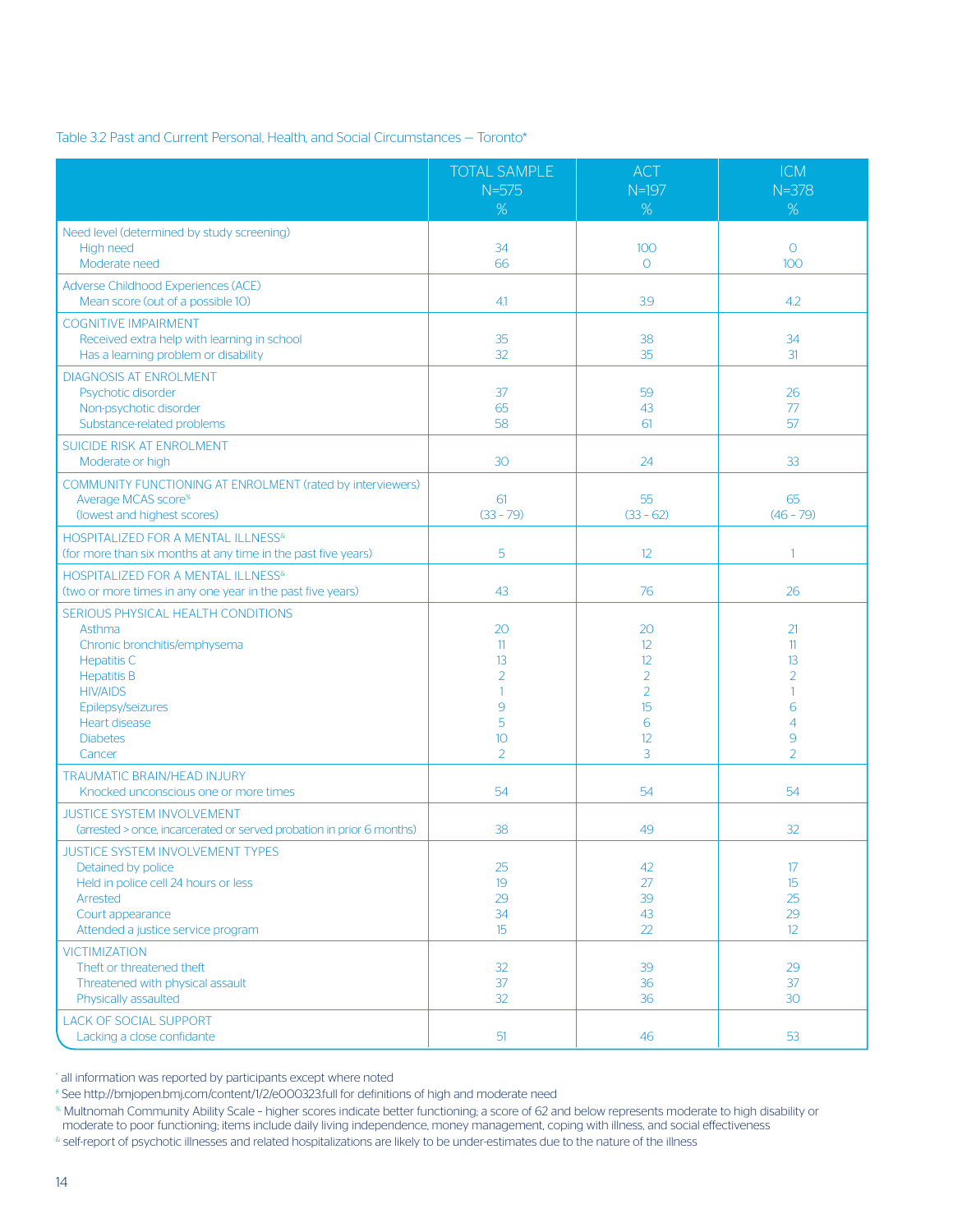### CHAPTER 4 HOUSING OUTCOMES

Housing stability was the key outcome of the At Home/Chez Soi project. Participants were assessed every three months for their residential history. Here we present results on the proportion of time spent stably housed throughout the study period.

At study end, HF participants across all three groups had been stably housed for 80 per cent of the time compared to 54 per cent among TAU participants. In the last six months of the study, 72 per cent of HF participants were housed all of the time, 16 per cent some of the time, and 12 per cent none of the time; whereas 36 per cent of TAU participants were housed all of the time, 25 per cent some of the time, and 39 per cent none of the time.

Figure 4.1 shows the combined results from the Intensive Case Management (ICM) and Assertive Community Treatment (ACT) groups in comparison to their combined treatment as usual (TAU) groups. Clearly the intervention had a rapid and substantial effect on housing stability over the study period.

Figures 4.2, 4.3, and 4.4 show these same results by randomization group at the Toronto site. Although Housing First (HF) was able to rapidly improve stable housing among all three groups, the high needs HF participants (Figure 4.4) saw the largest overall improvement in housing stability in comparison to their corresponding TAU group.





Figure 4.1 Days Stably Housed (all HF vs TAU)

Figure 4.2 Days Stably Housed (MN, Ethnoracial)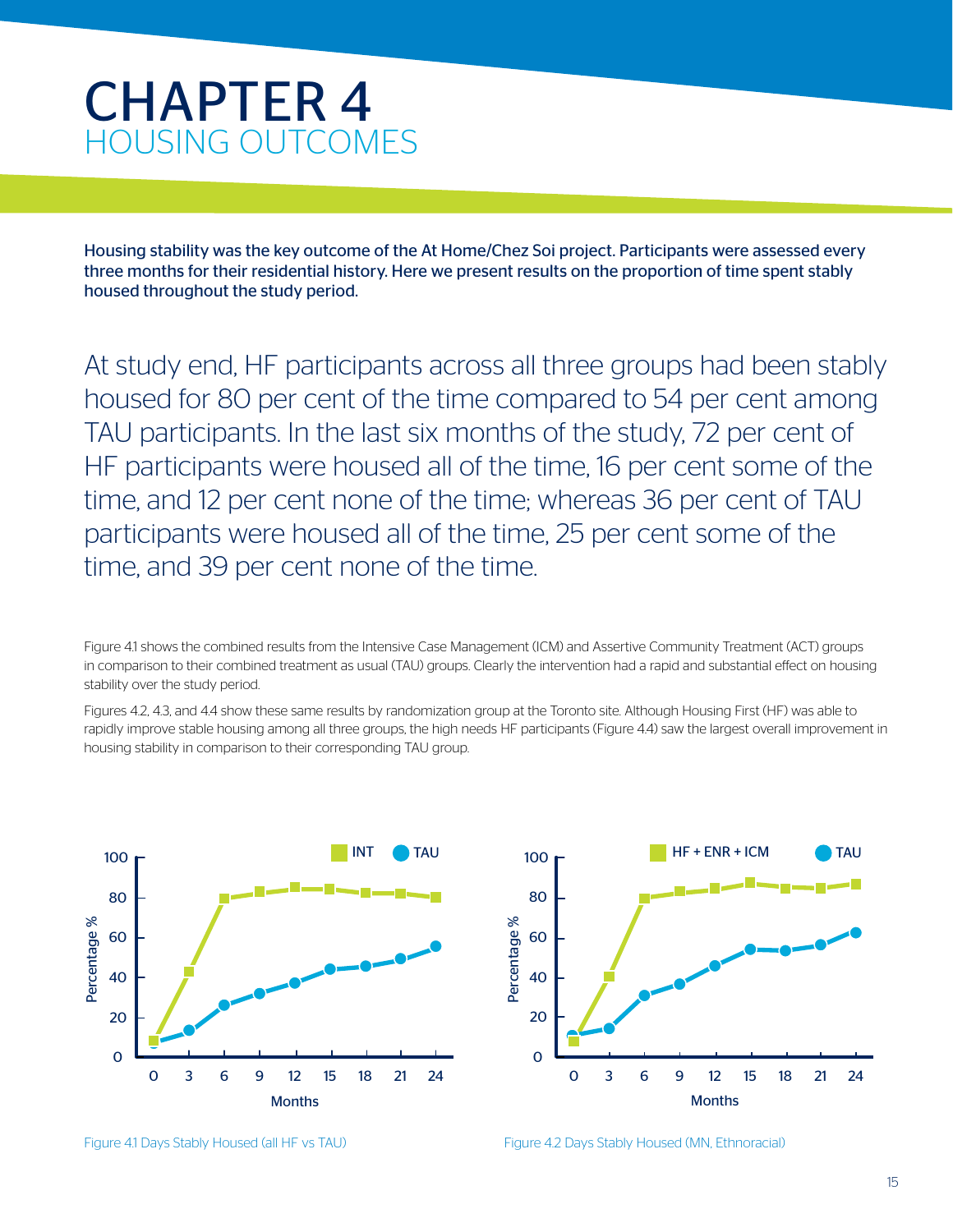



Figure 4.3 Days Stably Housed (MN, Non-ethnoracial) Figure 4.4 Days Stably Housed (Hign needs)



#### Housing quality

Housing quality (including quality of the housing unit, the building, and the neighbourhood) was measured using standard ratings by field research teams in a random sample of participants. Housing assessments were made for HF participants who were housed through the At Home program, and for TAU participants who were able to obtain housing on their own or using other programs and services. For individuals who were housed for at least two months over the study period, housing quality (unit and building) was similar for HF participants and TAU participants, and the quality of HF residences was much more consistent than those of TAU.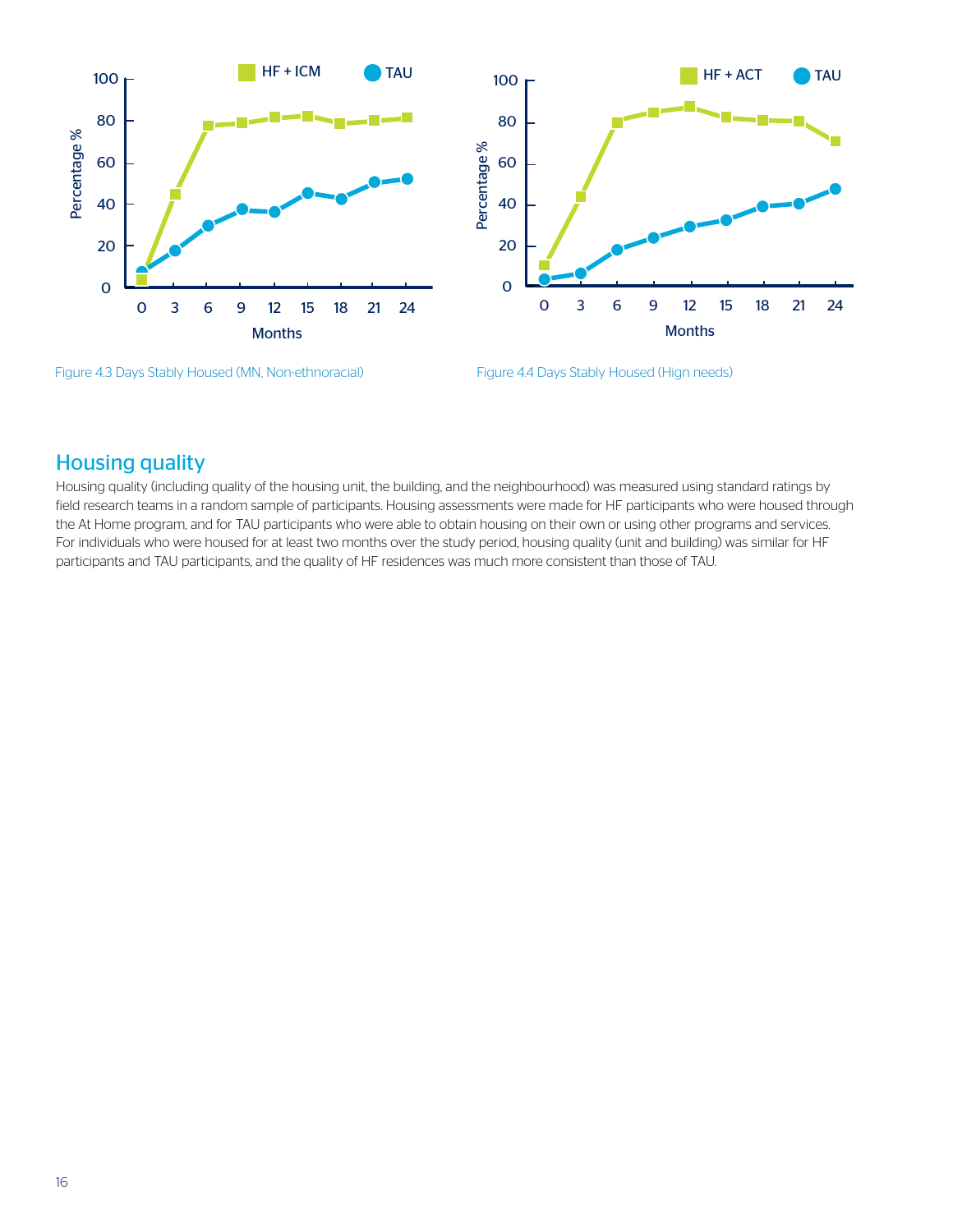### CHAPTER 5 SERVICE USE AND COST OUTCOMES

#### Service Use

#### Health Care Use

Participants were asked every six months to report on their use of health care services, including emergency department visits, outpatient hospital visits, and visits to family physicians and other service providers. This section provides descriptive results for some of these key self-reported outcome variables, which will be further examined with administrative data from government and other agencies in the near future.

Over the course of the study, participants in both the treatment as usual (TAU) and Housing First (HF) groups saw a reduction in their use of both health service providers, which includes family physicians and medical specialists, including psychiatrists, mental health workers such as case managers, and other service providers and outpatient visits to hospitals. Figures 5.1 and 5.2 show results for all HF participants combined (high needs and moderate needs), compared to all TAU participants. HF participants had a more rapid decline in service use, particularly in the earlier part of the study, compared to TAU participants.

An overall reduction over the course of the study was also seen in emergency department visits in both HF and TAU participants. However, the degree of reduction was much sharper among HF participants, particularly in the first six months of the study (Figure 5.2).

#### Justice System Use

Although police contacts remained fairly constant throughout the study (Figure 5.4), there was an overall trend for reductions in arrests during the study period, with greater reductions observed in the HF participants compared to their TAU counterparts (Figure 5.5).

When participants at the Toronto site were examined by need level, those in the high needs group had more frequent contact with the justice system before study entry. More than a third of high needs participants (42 per cent) had been detained by police in the year prior to baseline, and 39 per cent had been arrested. Justice system contacts were lower among moderate needs participants, with 17 per cent reporting being detained by police and 25 per cent reporting being arrested in the year prior to baseline.

An effect of the HF intervention on justice system contacts was observed in the high needs group in Toronto. High needs HF participants saw a substantial overall reduction in arrests, whereas arrest rates remained consistently high among high needs TAU participants.







Figure 5.2 Emergency Department Visits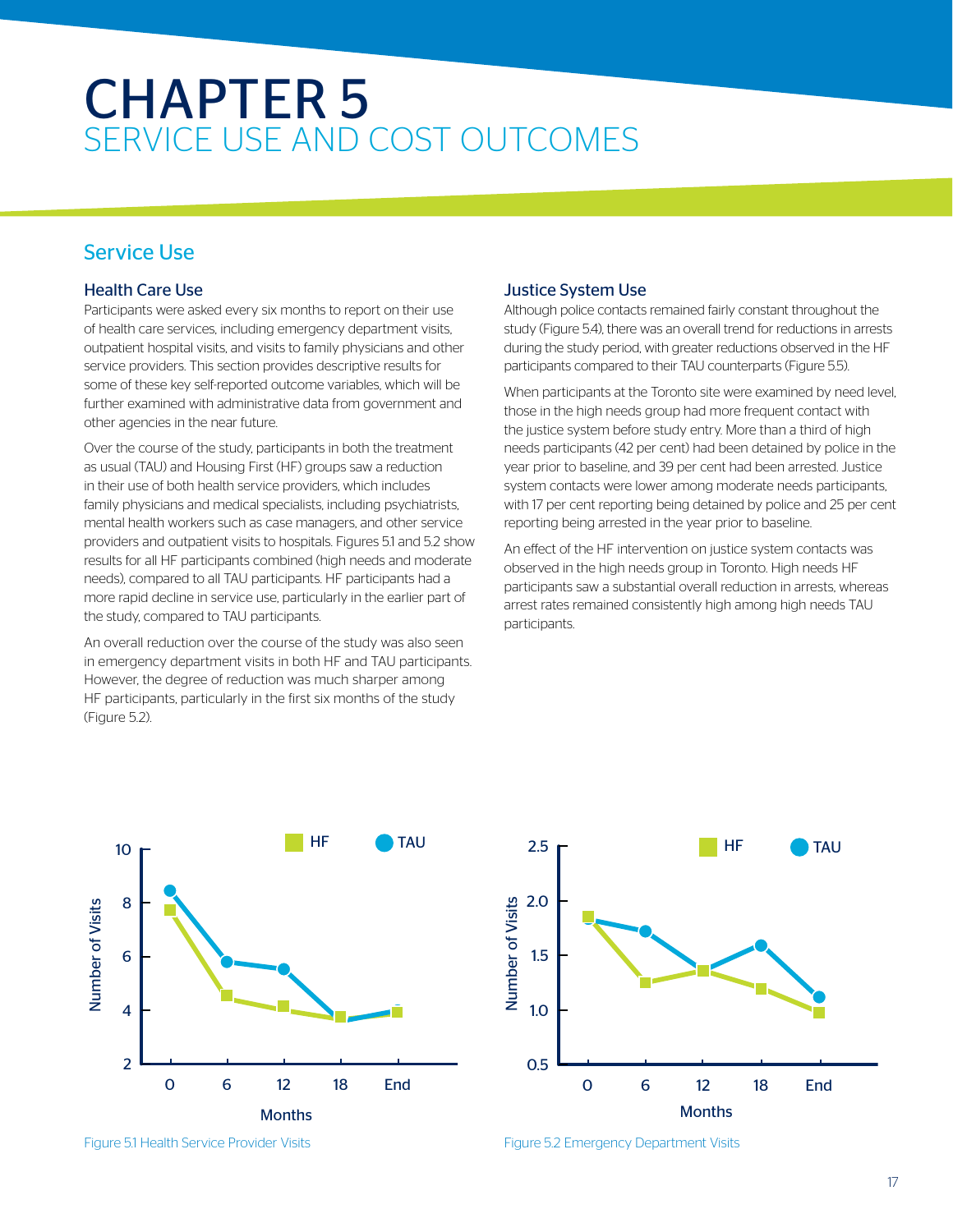

Figure 5.3 Outpatient Visits



Figure 5.4 Arrests by Police



Figure 5.5 Police Contacts

#### **Costs**

The economic impact of HF was also studied, considering all monetary costs incurred by society. In Toronto, HF costs \$21,089 per person per year on average for high needs participants, and \$14,731 per person per year for moderate needs participants. Program costs included staff salaries and expenses such as travel, utilities, and rent supplements. HF for high needs participants is more costly mainly because of the higher staff-to-participant ratio. Over the two-year period after study entry, HF services resulted in average reductions of \$31,747 in service costs for high needs participants and \$4,274 for moderate needs participants. Thus, every \$10 invested in HF resulted in an average savings of \$15.05 for high needs participants and \$2.90 for moderate needs participants. This net savings arises from a combination of decreases in the costs of some services (cost offsets), and increases in the costs of others. For high needs participants, the main cost offsets were psychiatric hospital stays, home and office visits to health or social service providers, and jail or prison stays (Table 5.1). For moderate needs participants, the main cost offsets were shelter stays and stays in single room accommodations with support services (Table 5.2). For moderate needs participants, cost increases were seen in general hospital stays in psychiatric units.

#### Table 5.1 Main Cost Offsets and Increases for the High Needs Groups

| Hospital (Psychiatric)    | \$(10, 427) |
|---------------------------|-------------|
| Office visits (non-study) | \$(9,204)   |
| Home visits (non-study)   | \$ (8,172)  |
| <b>Emergency shelter</b>  | \$3,321     |
| Day centre                | \$(1,615)   |
| Jail/prison               | \$(1,175)   |
| Court appearances         | \$1,053     |
| Hospital (Physical)       | \$7148      |

#### Table 5.2 Main Cost Offsets and Increases for the Moderate Needs Groups

| <b>Emergency shelter</b>  | \$(2.770) |
|---------------------------|-----------|
| Court appearances         | \$(1,891) |
| Office visits (non-study) |           |

#### **Summary**

We observed changes in reported service use patterns among HF participants throughout the length of the study, but these patterns varied not only by the treatment group, but also by type of service and by need group. Overall, these service use patterns demonstrate a trend towards a reduction in costly services among participants in the HF program and greater use of more appropriate community-based services. This effect is particularly notable among high needs individuals, who had high levels of health care and justice system use prior to study entry. For the high needs group in Toronto, reductions in service costs fully offset the costs of the HF intervention and even generated a significant cost savings.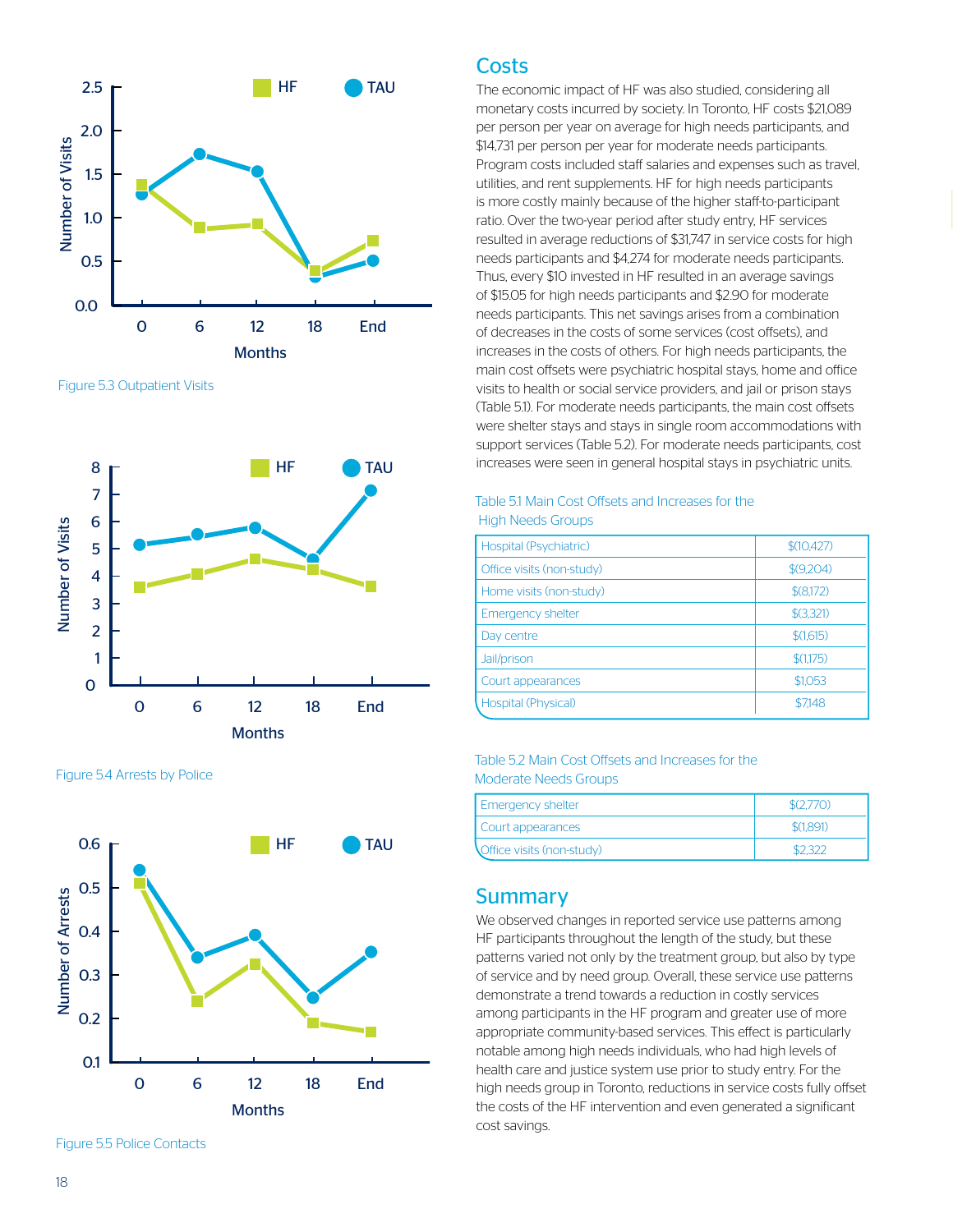### CHAPTER 6 SOCIAL AND HEALTH OUTCOMES

#### Community Functioning, Quality of Life, Mental Health, and Substance Use Outcomes

People who are homeless, particularly those who experience street homelessness or rely on shelters, often focus on meeting their basic needs for food and shelter and avoiding being victimized. Physical, mental, and substance use problems are often neglected and exacerbated. The average participant at the Toronto site had been homeless during their lifetime for about five years prior to enrolling in the At Home/Chez Soi study, with many reporting longer periods of homelessness throughout their lives. We wanted to examine how our participants fared with respect to overall community functioning, quality of life, mental, and substance use outcomes throughout the study to better understand the process of recovery and improvement in these domains.

#### Community Functioning

The At Home/Chez Soi project used the Multnomah Community Ability Scale (MCAS) as an assessment tool for measuring community functioning. This 17-item scale covers mental and physical health, ability to cope with illness, social skills, and problem behaviours. Higher MCAS scores are indicative of better community functioning. Unlike most of the other instruments in the study, which rely on participants' self-reports, the MCAS assessment is administered by the research interviewer. As a result, the MCAS allows us to compare the participant's own perspective with the assessment of an independent evaluator. Below, we report on the MCAS findings for the Toronto site by randomization group.

#### High needs participants

At the final study interview, MCAS scores were statistically significantly higher in the treatment (HF-ACT) compared to the TAU group (p=0.003<sup>)</sup> (Figure 6.1). That means that the difference is large enough such that it is very unlikely to be just a chance occurrence. In addition, there was a marginally significant difference between the two groups over the intervention period (p=0.04), again, not likely due to chance alone.





There were no significant differences in MCAS scores between treatment (HF-ICM) and TAU groups at the final interview (p=0.63), as well as no differences between the two groups over the length of the follow-up period (p=0.60) (Figure 6.2).



Figure 6.2 Community Functioning (Moderate Needs, Non-Ethnoracial)

Figure 6.1 Community Functioning (High Needs)

<sup>1</sup> In scientific terminology, p (probability) values measure how likely the differences we observe between groups could have arisen by chance alone. In our study, differences are considered statistically significant if the p-value was smaller than four percent (0.04). This means that there was a four percent or less chance these results would have arisen by chance alone.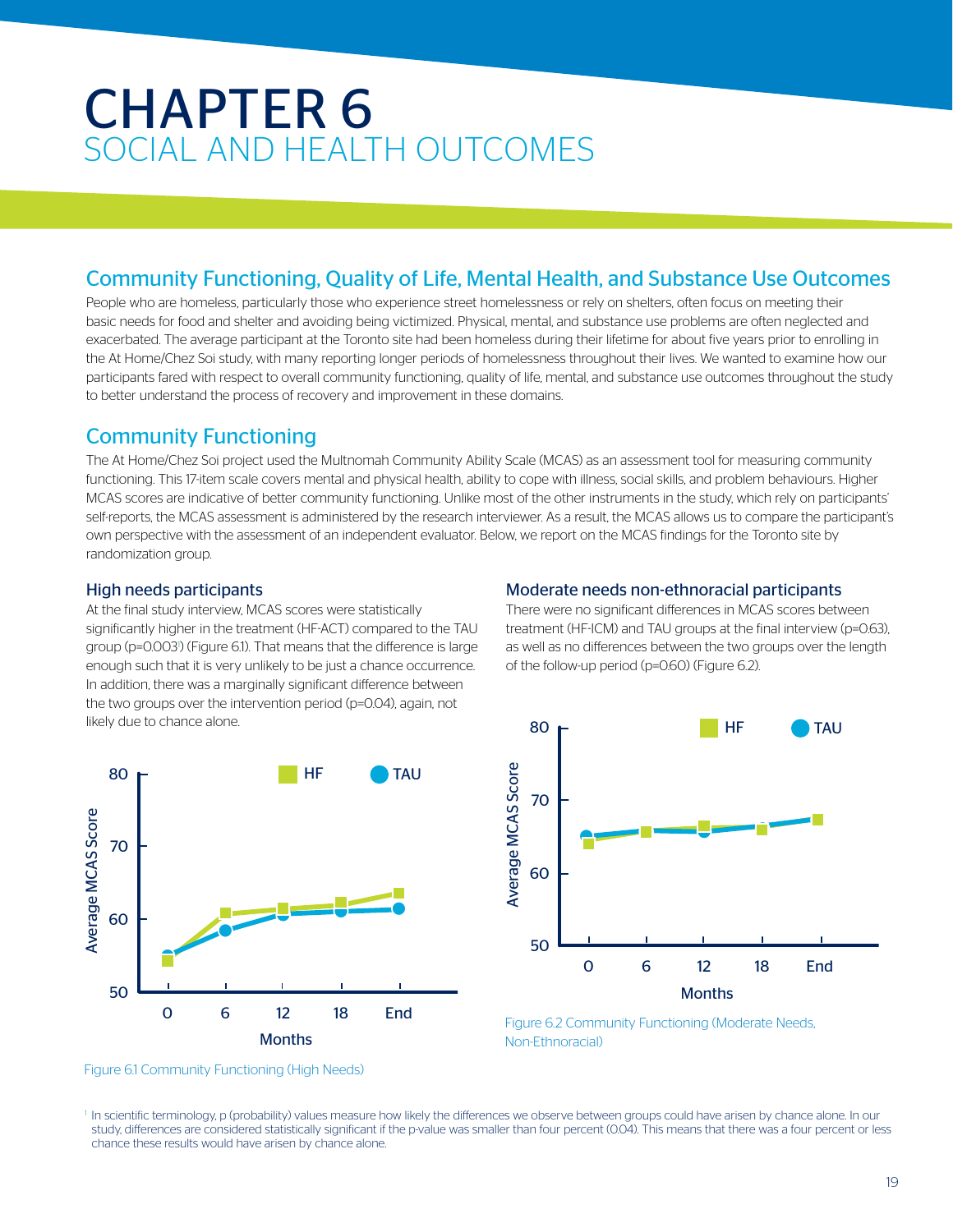#### Moderate needs ethnoracial participants

There was a significant difference between ethnoracial participants randomized to treatment (HF-ICM and HF ER-ICM) compared to TAU in MCAS scores at the final visit (p<0.001) and over the entire study follow-up period (p=0.01). Treatment resulted in significantly better community functioning (Figure 6.3).



Figure 6.3 Community Functioning (Moderate Needs Ethnoracial)

#### Quality of Life

We measured participants' feelings about their quality of life using the Quality of Life Index (QOLI-20), which asks about satisfaction with family relationships, finances, leisure, living situation, and safety. Higher QOLI-20 scores are indicative of better quality of life. In the section below, we examine how the quality of life differed between HF and TAU participants at the study end point and over the course of the study in each of the three randomization groups. FIGURE 6.5 AND LOCAL TO A REPORT OF THE VALUE OF  $\mathbb{R}^n$ 





#### High needs participants

Among high needs participants, quality of life improved for both treatment and TAU groups over the course of the study (Figure 6.4). At the final study interview, there were no significant differences in the quality of life between Housing First with ACT (HF-ACT) and treatment as usual (TAU) (p=0.72) participants. In addition, quality of life did not differ between the two treatment groups over the entire follow-up period (p=0.94).

#### Moderate needs non-ethnoracial participants

There were also no significant differences in the quality of life between Housing First with ICM (HF-ICM) and treatment as usual (TAU) (p=0.26) participants at the final study interview, nor during the entire follow-up period (p=0.97) (Figure 6.5).





#### Moderate needs ethnoracial participants

Although there were no significant differences in the quality of life between moderate needs ethnoracial HF and TAU participants (p=0.72) at the final study interview, there was a marginally significant difference between the two treatment groups over the signmeant allierence between the two treat<br>entire follow-up period (p=0.04) (Figure 6.6).



Figure 6.6 Quality of Life (Moderate Needs Ethnoracial)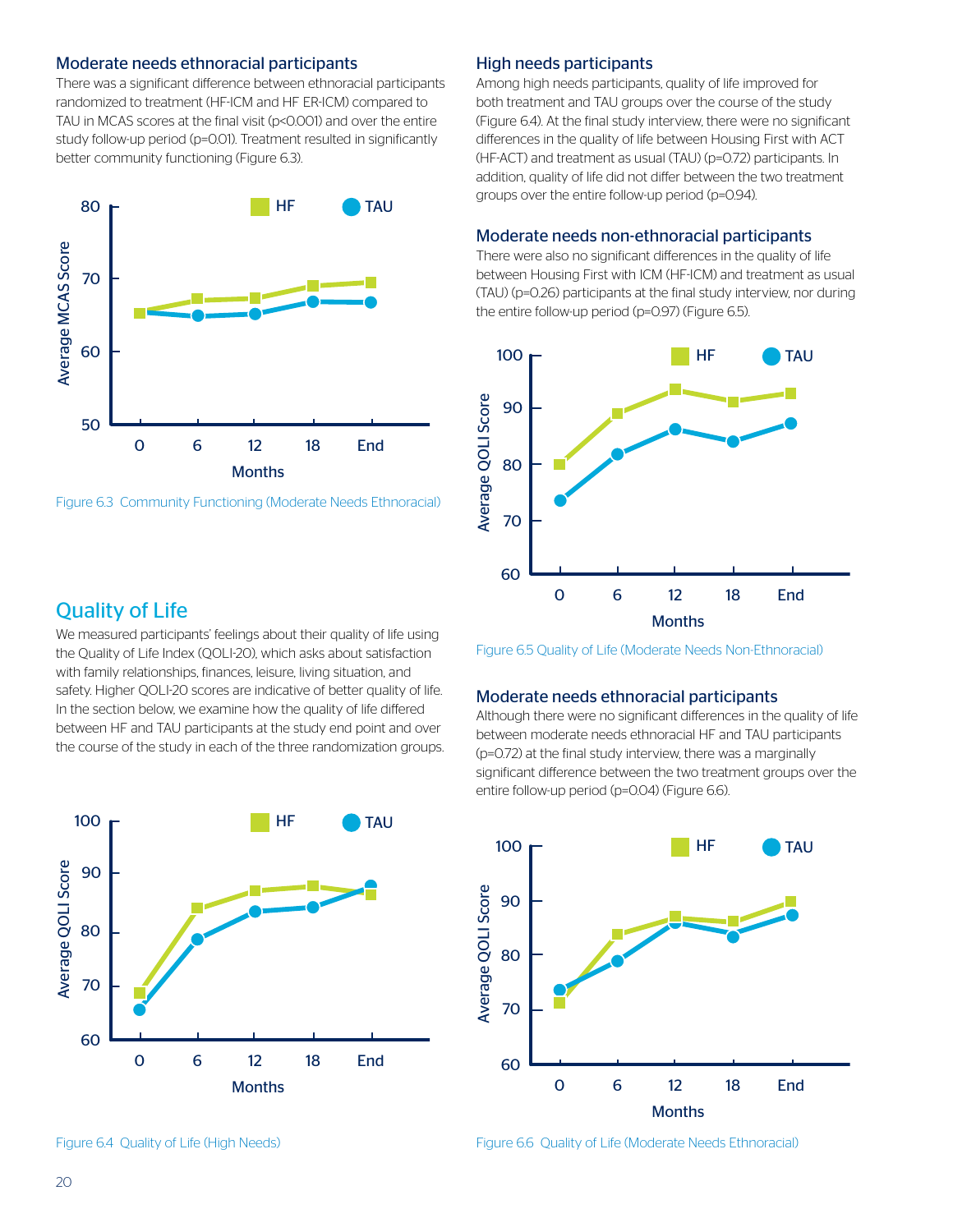### Mental Health and Substance Use-Related Outcomes

We examined several health and substance use-related outcomes as part of the At Home/Chez Soi project to see how a HF program may have affected these domains. Below we report briefly on some of the key patterns in these domains at the Toronto site.

#### Symptoms of Mental Illness

We used the Colorado Symptom Index (CSI), a scale developed and validated for people experiencing homelessness, to examine symptoms of mental illness throughout the study. Questions on the CSI ask participants to report on how often they experienced depression, anxiety, strange behaviour, and poor concentration over the prior month. Participants were asked to provide this information every six months.

Participants in both the HF and TAU groups saw a substantial reduction in mental health symptoms over the duration of the study. However, the difference in the extent of the improvement in mental health symptoms appears quite similar between the groups, suggesting that participants in the HF group did not have greater improvements in symptoms compared to those in the TAU group.

#### Substance Use Problems

To measure substance use problems, we used the short version of the Global Assessment of Individual Needs – Substance Problems Scale (GAIN-SPS). The GAIN-SPS asks people how recently they experienced problems like withdrawal, spending a lot of time finding or using substances, or getting into trouble because they were intoxicated.

Over the study period, we observed a reduction in the number of problems associated with substance use among HF participants. However, there was no evidence that this reduction in substance use was greater among HF participants than in the usual care group. This suggests that housing, in this case, did not necessarily hasten improvements in substance use over time. Another reason may be that when participants were enrolled, they were at a point of crisis in their lives and were bound to get better with time, independent of whether they received housing (or what statisticians call "regression to the mean").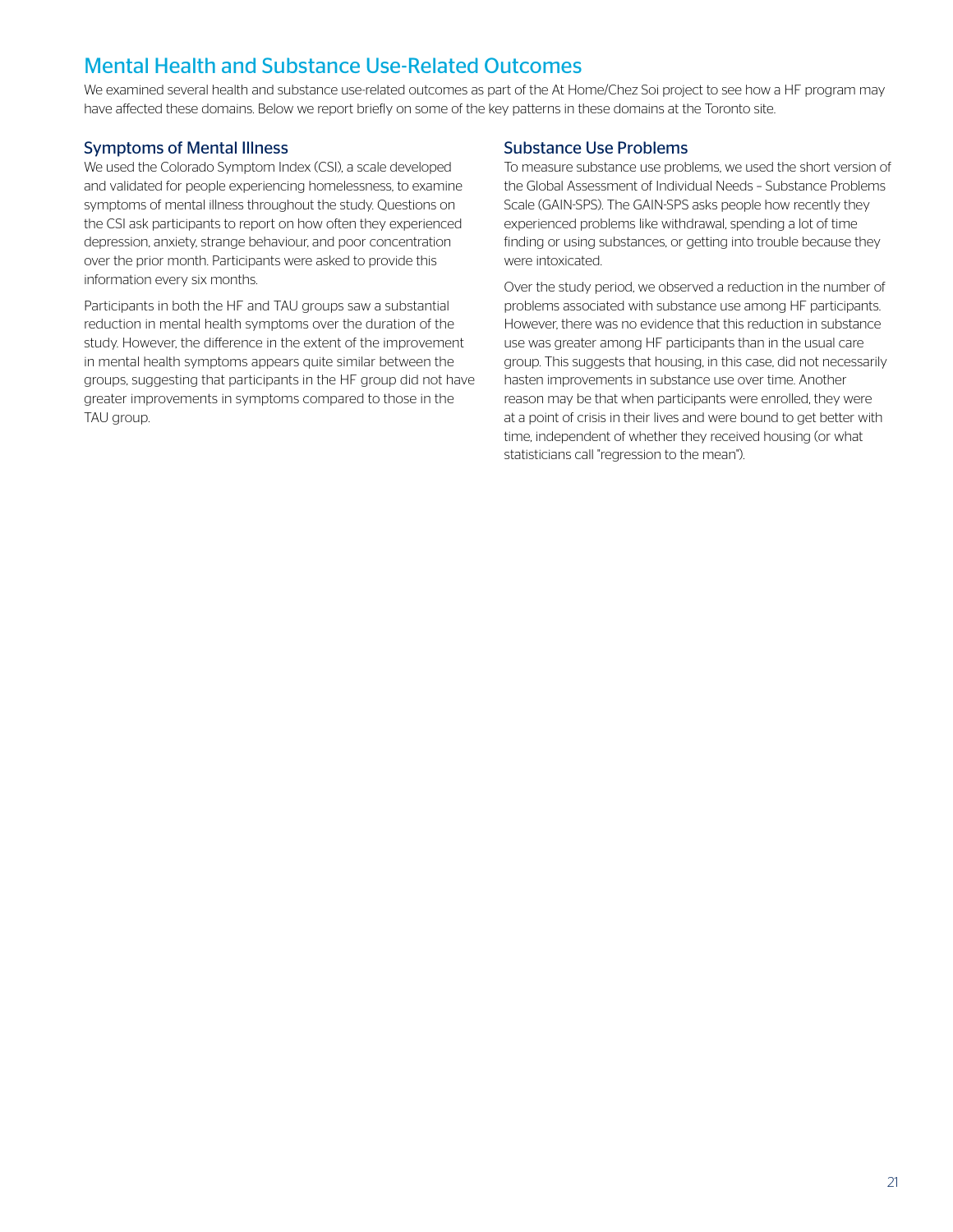### CHAPTER 7 CONSUMER EXPERIENCE AND TORONTO-BASED SUB-STUDIES

This chapter summarizes the purpose, methods, and key findings from the consumer narrative interviews at the Toronto site, as well as findings of selected sub-studies that were conducted only at the Toronto site of the At Home project. Findings from additional sub-studies are included in Appendix C.

Many participants described housing as a catalyst for making positive life changes. It enabled individuals to experience hope, a sense of control, security, and safety in their lives, which were needed to begin a process of recovery.

### Consumer Experience: Narrative Interviews of Toronto Site Participants

Purpose: To understand early trajectories into homelessness and experiences of mental health issues, as well as pathways out of homelessness and related impact on mental health and service use.

Methods: We conducted in-depth narrative interviews with 60 At Home/Chez Soi project participants in Toronto. These interviews gave participants the opportunity to tell their stories and discuss their lived experience. Participants took part in a baseline interview approximately one month after their study entry in the project, and these same participants were followed up to participate in another indepth interview about their experiences in the project 18 months after baseline.

Key Findings: While participant's baseline experiences are reported elsewhere, the following key findings were reported after 18 months of study participation:

- Both study groups, Housing First (HF) and Treatment as Usual (TAU), experienced positive and negative changes in their lives, and both groups spoke about the benefits and challenges of becoming housed after experiencing a period of homelessness. The fact that a number of people in the TAU group found housing independently over the course of the 18 months, and accessed services that were not unlike those provided to HF participants, may account for these similarities across groups. It appears that more HF participants experienced positive life paths than those in the TAU group.
- Many participants described housing as a catalyst for making positive life changes. It enabled individuals to experience hope, a sense of control, security, and safety in their lives, which were needed to begin a process of recovery.
- While many participants were making positive strides toward family reconnection, establishment of new relationships, and community integration, several discussed an increased sense of isolation as they adjusted to their new housing situations, which resulted in setbacks to their recovery.
- Support from a variety of mental and physical health services was described by numerous participants as instrumental to moving forward in recovery. Furthermore, the quality of the client-provider relationship in the context of service utilization was viewed as key to making positive changes across life areas. However, despite improved access to services, many struggled to engage in work and education. Several of these participants reported continued struggles with discrimination related to race/ethnicity, sexual orientation, and mental health issues. Another key finding relates to financial struggles experienced by participants in this study. Although those who were new to the Ontario Disability Support Program (ODSP) were grateful for the increase in finances as compared to no income at all or monies received through Ontario Works (OW), most found these supports insufficient for reaching their goals.
- Overall, for those participants who were doing well and experiencing positive changes over time, key interrelated factors facilitating these changes emerged, including: housing, social support, supports from the health and mental health system, as well as the quality of provider-client relationships, and improved self-efficacy. However, none of these factors alone appeared to be linked to positive changes; combinations of these factors had the greatest impact.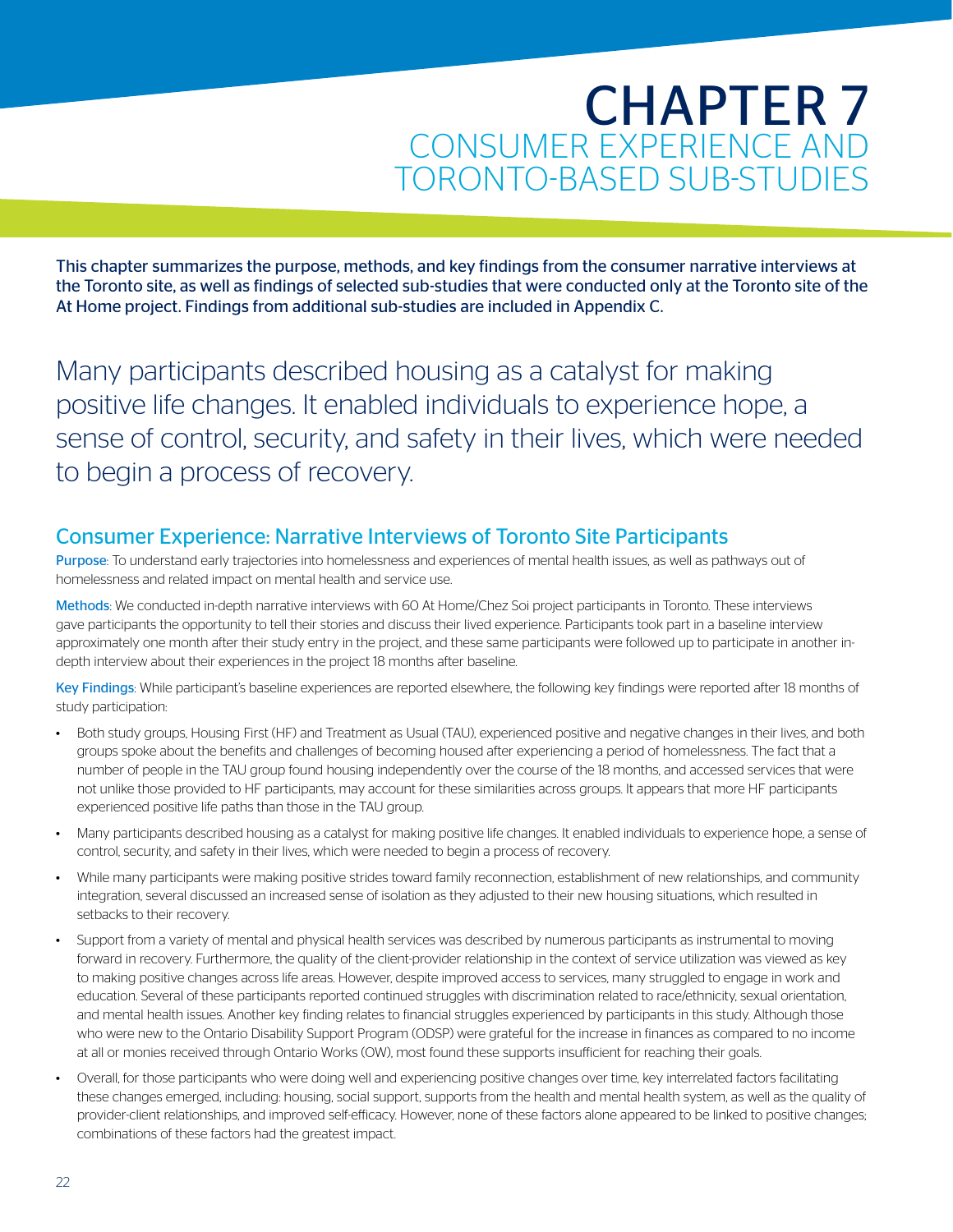### Toronto-Based Sub-Studies

The Toronto research team conducted a number of sub-studies that were specific to Toronto and designed to complement the overall design of the national At Home study. These Toronto-based sub-studies fell into three major categories: Implementation and Fidelity studies, Discrimination studies, and Physical Health and Primary Care studies. The purpose, methods, and key findings of each sub-study are summarized below. All participants gave informed consent to participate in these sub-studies, which were also approved by the Research Ethics Board of St. Michael's Hospital.

#### Implementation and Fidelity Studies IMPLEMENTATION EVALUATIONS

Purpose: Two phases of implementation evaluations were conducted to: examine developmental issues including challenges and strengths of implementation, adaptations, and innovations; understand key ingredients to the Housing First model and our unique "third arm" intervention; and, document stakeholder perspectives, including the experiences of landlords, with the program.

Methods: We documented the implementation of the project in two phases: 1) an early phase that captured the events from 2009 to 2011, and 2) a latter phase that captured the events from 2011 to 2012. During the early implementation evaluation, 66 participants took part in nine key informant interviews and nine focus groups. The latter implementation evaluation included 28 participants who took part in nine key informant interviews and four focus groups.

Key Findings: Several contextual factors influencing project implementation, and subsequent adaptation and innovation, were identified. Themes identified were related to housing choice, availability, and affordability of housing in Toronto, participant recruitment, serving the complex needs of participants, support services caseloads, strong leadership, adapting to changes in the policy landscape, and the ethnoracial diversity of Toronto's population.

Several innovations and adaptations that occurred at the Toronto site in response to our unique service context included:

- The recruitment approach, which was credited with maintaining existing service relationships for participants within the context of a rich service environment, thereby improving community "buy-in" and enhancing supports available to participants.
- The Toronto People with Lived Experience (PWLE) Consumer Caucus helped ground the project in the lived experience of participants, enhanced project capacity to advocate for resources, and led to adaptations in housing and support services delivery (see separate PWLE study on this page).
- On-site psychiatrist and primary care, and the availability of an ad hoc clinical support team to discuss challenges in service provision, enhanced team capacity to address participants' complex health needs.

#### PEOPLE WITH LIVED EXPERIENCE (PWLE) CAUCUS

Purpose: To assess lessons learned from the PWLE Caucus about the inclusion of consumers in research and service delivery.

Methods: This study included review of 42 Caucus-related documents submitted by members and key stakeholders, 11 individual interviews (30-60 minutes), and three focus groups. Caucus members were included on the study team.

#### Key Findings:

- Findings revealed a complex story of Caucus engagement: facing time constraints and given little direction, the Caucus developed through a tumultuous process related to both internal and external barriers to meaningful inclusion. Despite the challenges, the Caucus contributed meaningfully to various aspects of the At Home/Chez Soi project. It is possible to successfully integrate psychiatric consumers with experience of homelessness in many aspects of research and service planning.
- Suggestions for future project-leaders hoping to engage consumers include: early involvement, purposeful selection of members, clear communication of roles and responsibilities, a consumer coordinating group, and space for critical dialogue throughout the process. Lessons learned can inform the inclusion of consumers in similar endeavors in other jurisdictions.

#### HOUSING DELAYS AND RELOCATIONS

Purpose: To assess factors contributing to undue delays in housing access and/or to multiple requests for relocations after initial housing placement in the HF model.

Methods: The sample recruited for this study totaled 48, including 25 consumers and 23 staff. Staff included 18 service providers from the three service teams and five housing workers, including team managers. Consumers were selected and recruited from those who obtained housing after four months (n=10) or one year (n=5), and from those who had made one or more relocation requests (n=10). Semi-structured interviews lasting approximately one hour were conducted with the 25 consumers, three service team managers, and two housing team managers. Four focus groups were held with a total of 15 service providers and one with three housing workers.

#### Key Findings:

- Three major factors influenced delayed housing placement and relocation requests from the perspectives of clients, service providers/case managers, and housing placement workers. These included: 1) the effectiveness of communication and collaboration among consumers and service providers; 2) consumer-driven preferences and ambivalence; and, 3) provider prioritization of consumer choice over immediate housing access. The role of choice strongly affected the timing of housing placements in several ways, all of which these three parties described in terms of recovery.
- Two strategies were identified as supporting the housing process — targeted communications and consumer engagement in housing searches.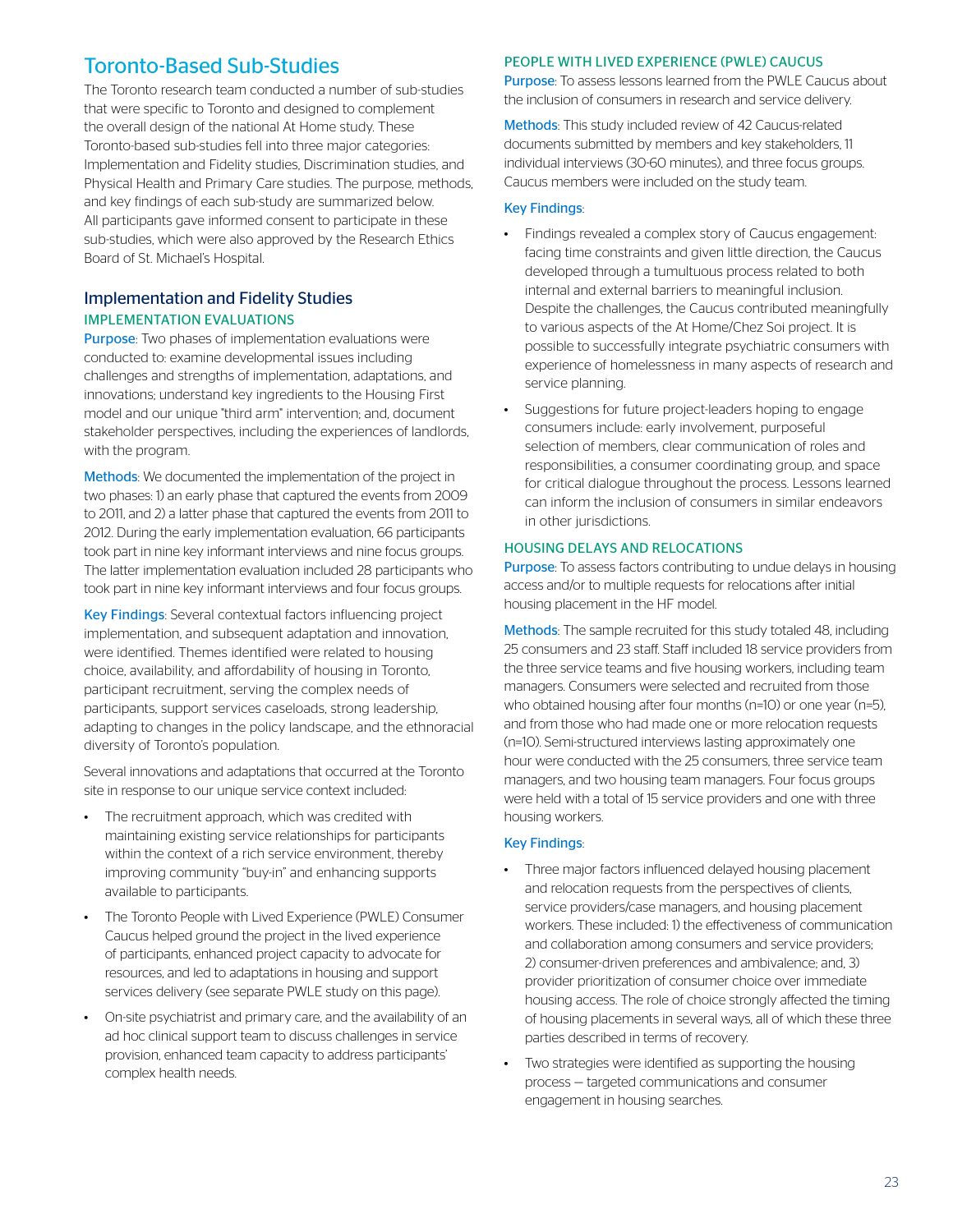#### INTERIM HOUSING

Purpose: To understand the reasons for an unexpectedly high need for interim housing settings for participants, and to explore experiences with interim housing from the perspectives of participants and providers.

Methods: The study sample and data sources were the same as those described in the Housing Delays and Relocations study on the previous page.

#### Key Findings:

- Participants experiencing delays prior to initial housing placement, and those requesting or requiring transfers after accessing their initial housing, needed a safe place to reside if they were unable or unwilling to double-up with others or stay in shelters or other institutions. These "interim housing" stays had several advantages, including enabling service providers to build trust with participants and allowing continuity in service engagement.
- Even when participants' personal choices were driving the need for the interim stays, both participants and providers found them frustrating and stressful. The unique volatility of interim situations, and the singular focus on accessing promised permanent housing, affected the capacity to maintain trust and continuous service engagement. Specifically, it contributed to fluctuations in intensity and frequency of services, and flagged consumer interest in and case managers' capacity to address non-housing recovery goals.
- While interim housing may not be necessary for all programs implementing the model, our study revealed numerous reasons and demands for safe, flexible interim housing options, and illustrated how they influence the effectiveness of consumer recovery, continuous service engagement, and housing stability.

#### PRIMARY CARE

Purpose: To examine the effect of the At Home intervention on engagement in primary care and receipt of preventive health services among people experiencing homelessness and mental illness.

Methods: This study involved review of primary care charts from 100 randomly selected study participants. Data were obtained for the period from one year prior to study entry until one year after study entry. Data collected included participant diagnoses, preventative health services, and selected physiological measures.

Key Findings: The proportion of individuals who were engaged in primary care (defined as at least one visit to the same primary care provider in each of two consecutive six-month periods) was not different among participants in the HF and TAU groups. Rates of influenza immunization were very low among study participants. These findings demonstrate the need for new efforts that are specifically aimed at improving primary care delivery for individuals who are homeless and have mental illness, even when these individuals receive a Housing First intervention.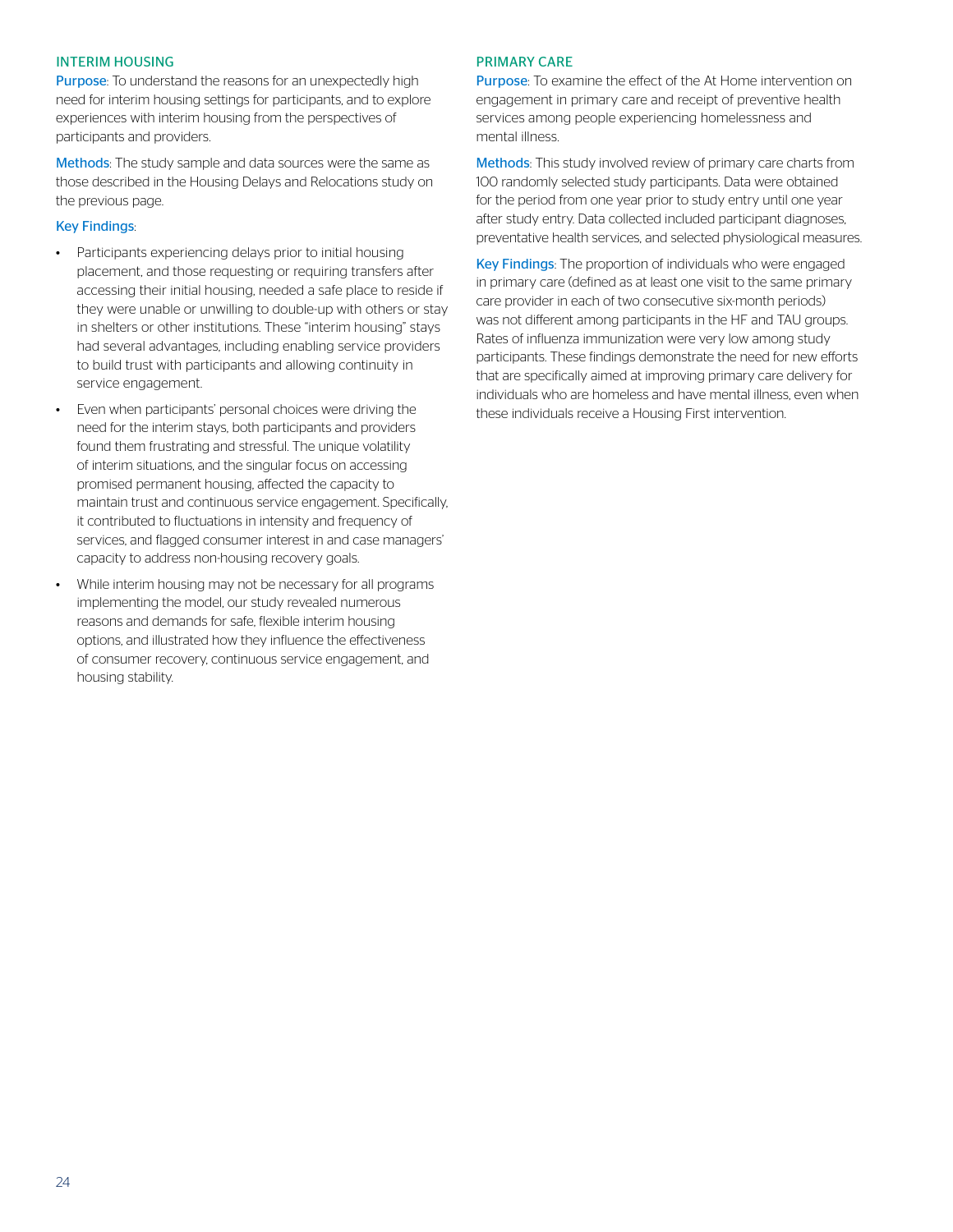### CHAPTER 8 LESSONS LEARNED AND IMPLICATIONS FOR POLICY AND PRACTICE

In the Toronto site of the At Home study, Housing First (HF) was successfully implemented in Canada's largest and most ethnically diverse city. The HF intervention resulted in a rapid reduction in homelessness across a diverse group of individuals experiencing homelessness and mental illness. At study end, HF participants had been stably housed for 80 per cent of the time compared to 54 per cent among Treatment as Usual (TAU) participants. In the last six months of the study, 72 per cent of HF participants were housed all of the time, 16 per cent some of the time, and 12 per cent none of the time; whereas 36 per cent of TAU participants were housed all of the time, 25 per cent some of the time, and 39 per cent none of the time.

The vast majority of people who are homeless and have mental illness would prefer to live in an independent unit rather than a group living facility. Rent supplements through the At Home project played a key role in the success of this scattered-site model.

HF was effective in improving other life domains. In particular, HF participants had statistically significant improvements in community functioning compared to TAU participants, in a setting where TAU participants received high levels of available community services. Thus these findings represent benefits to participants that are beyond what might be expected from receiving services from a variety of local organizations. Both HF and TAU participants experienced improvements in observer-rated community functioning and self-reported quality of life over the length of the study. Participants likely enrolled in the study at a time when they were in crisis, so some improvement for enrollees in both groups is an expected outcome. These findings illustrate the importance of using data from controlled trials such as the At Home study to accurately assess the degree of benefit from a particular intervention. In contrast, evaluations that assess outcomes in a single group of individuals, all of whom receive a specific intervention, are likely to overestimate the effectiveness of the intervention.

HF can result in cost savings, particularly for high need participants. HF cost \$21,089 per person per year on average for high need participants and \$14,731 per person per year for moderate need participants. Over the two-year study period, every \$10 invested in HF services resulted in an average savings of \$15.05 for high need participants and \$2.90 for moderate need participants. The cost savings among high need participants were driven by reductions in hospitalizations, health provider visits, and emergency department and shelter use. While shelter

use decreased among moderate need participants, there were increased costs for psychiatric hospitalizations.

These findings demonstrate that HF is a highly effective use of public dollars, even in a service-rich environment such as Toronto. This is particularly true for high need participants who have a history of frequent hospitalizations for mental illness and/or encounters with the justice system. For this population, economic analyses indicated that the Toronto site had the greatest cost savings of all five cities in the At Home study.

In addition, HF is an approach that successfully engages individuals with mental illness who have not been well-served by current approaches. Almost all of the individuals in the At Home study in Toronto had been homeless for years within the existing service system. Despite this fact, the majority were rapidly housed in adequate, affordable, and suitable settings within a few weeks to months of study entry.

One of the most important lessons learned from the At Home study is that most people with mental illness can live independently in the community with the right supports. The vast majority of people who are homeless and have mental illness would prefer to live in an independent unit rather than a group living facility. Rent supplements through the At Home project played a key role in the success of this scattered-site model. Another critical factor is the proper implementation of mental health supports for these individuals. Our program evaluation highlighted the importance of fidelity to a choice-based, recovery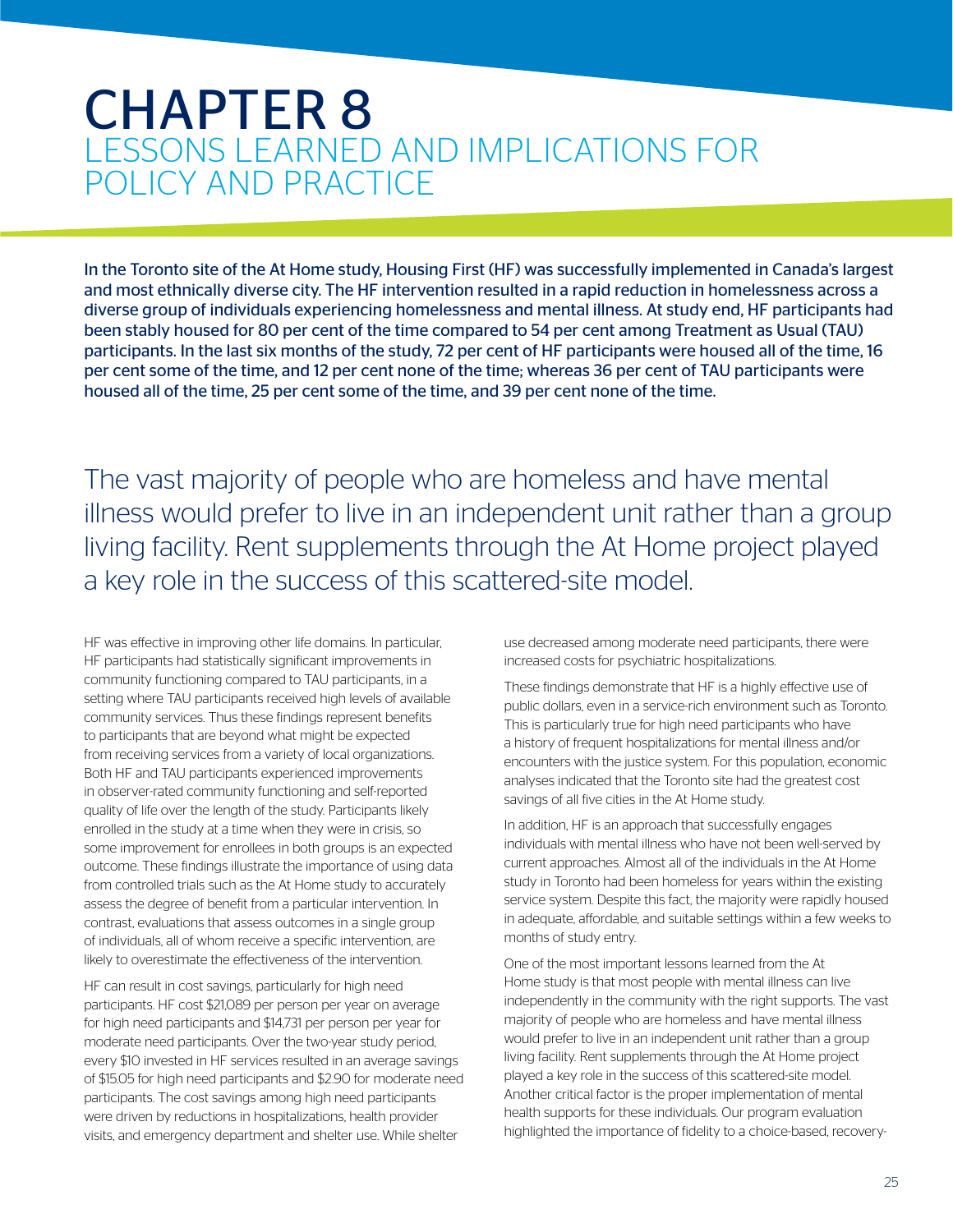Another critical factor is the proper implementation of mental health supports for these individuals. Our program evaluation highlighted the importance of fidelity to a choice-based, recovery-oriented service delivery model.

oriented service delivery model. The evaluation process has also produced a wide range of suggestions for program adaptations that should be considered for future HF initiatives in Toronto and in other jurisdictions. These recommendations include:

- Implementation of the HF model needs to occur at both the program and system levels.
- HF programs should adapt multidisciplinary service models that comprehensively address complex needs and high-risk individuals. They should target individuals that other programs consider "difficult to serve" and should persist in engaging with these clients despite the challenges that will inevitably arise.
- Service teams can greatly benefit from training in evidencebased practices to better support recovery of people experiencing homelessness and mental illness. Adopting an integrated service approach that provides both clinical and housing supports will strengthen the service delivery model.
- Combining the HF philosophy with an anti-racism/antioppression framework is an important adaptation when working with populations that have experienced racialization and discrimination.
- Including the perspectives and recommendations of People with Lived Experience is an important component for the successful implementation of HF.
- A variety of housing options are necessary. Engagement with landlords and their staff is critical. It is vital to establish longterm relationships with landlords and to ensure that clinical and housing support teams maintain close and regular contact with landlords, especially in relation to clients who are encountering major challenges in adapting to being housed. The use of head leases may provide service and housing teams more flexibility in housing clients rapidly.

The At Home study in Toronto also identified challenges that will need to be overcome as the HF approach continues to be implemented.

- While the HF model is successful in housing the large majority of clients, further adaptation of the model is necessary to address the needs of the small group of individuals who do not achieve stable housing using this approach.
- More intensive services that focus on linking individuals with their communities are needed during the initial stages of adjustment, to counteract feelings of isolation, loss, and loneliness that may arise in some individuals after they have been housed.
- Many participants struggle with barriers to vocation, education, and community integration that may persist despite initial housing stability. Additional support is needed to overcome these barriers, which include discrimination related to race/ ethnicity, sexual orientation, and mental health issues.

HF, while highly effective in ending homelessness, is not a cure for all of the challenges faced by participants. Recovery requires learning to manage symptoms in healthy ways, to develop new living skills, and, ultimately, to reclaim important social roles (such as neighbour, family member, friend, or coworker). Narrative data indicate that participants perceived housing as a catalyst for making positive life changes, one that enabled them to experience a sense of control, security, and safety in their lives and which was necessary to begin a process of recovery. For many participants, however, recovery is a lengthy process. Programs and policy makers should recognize that while rehousing individuals who are homeless represents an important short-term success, further substantial improvements in community functioning, quality of life, mental health, and substance use may take years to fully achieve.

Finally, HF should be one component of a multi-pronged and evidence-based approach to address the problem of homelessness in Canada. There is a need to continue to strive towards the goal of safe, affordable housing for all. The At Home study demonstrates conclusively that the problem of chronic homelessness is one that can be solved, and that in ending homelessness, we can achieve a better life for all Canadians.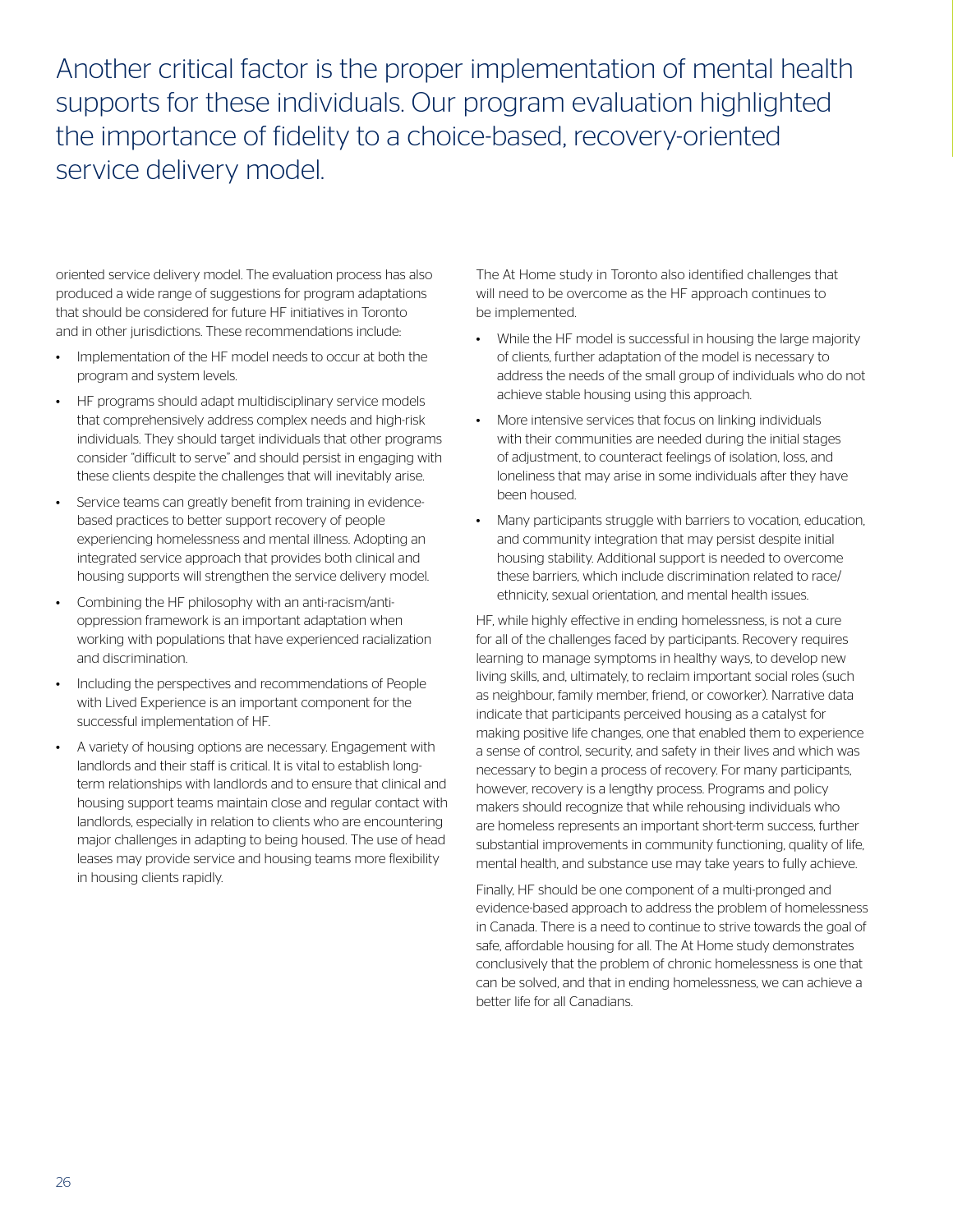# REFERENCES

- <sup>1</sup> Wong YLI, Park JM, Nemon H. Homeless service delivery in the context of continuum of care. Administration in Social Work 2006; 30(1): 67-94.
- <sup>2</sup> Tsemberis S. Housing First: The Pathways Model to End Homelessness for People with Mental Illness and Addiction Manual. Center City: Hazelden; 2010.
- <sup>3</sup> Tsemberis S, Asmussen S. From streets to homes: The Pathways to Housing Consumer Preference Supported Housing Model. Alcoholism Treatment Quarterly 1999; 17(1-2): 113-31.
- 4 Tsemberis S, Eisenberg RF. Pathways to housing: supported housing for street-dwelling homeless individuals with psychiatric disabilities. Psychiatr Serv 2000; 51(4): 487-93.
- <sup>5</sup> Gulcur L, Stefancic A, Shinn M, Tsemberis S, Fischer SN. Housing, hospitalization, and cost outcomes for homeless individuals with psychiatric disabilities participating in continuum of care and housing first programmes. Journal of Community & Applied Social Psychology 2003; 13(2): 171-86.
- <sup>6</sup> Tsemberis S, Gulcur L, Nakae M. Housing First, consumer choice, and harm reduction for homeless individuals with a dual diagnosis. American Journal of Public Health 2004; 94(4): 651-6.
- <sup>7</sup> Greenwood RM, Schaefer-McDaniel NJ, Winkel G, Tsemberis SJ. Decreasing psychiatric symptoms by increasing choice in services for adults with histories of homelessness. Am J Community Psychol 2005; 36(3-4): 223-38.
- <sup>8</sup> Gilmer TP, Stefancic A, Ettner SL, Manning WG, Tsemberis S. Effect of full-service partnerships on homelessness, use and costs of mental health services, and quality of life among adults with serious mental illness. Arch Gen Psychiatry 2010; 67(6): 645-52.
- 9 Rosenheck R, Kasprow W, Frisman L, Liu-Mares W. Cost-effectiveness of supported housing for homeless persons with mental illness. Arch Gen Psychiatry 2003; 60(9): 940-51.
- <sup>10</sup> Mares AS, Rosenheck RA. Twelve-month client outcomes and service use in a multisite project for chronically homelessness adults. Journal of Behavioral Health Services Res 2010; 37(2): 167-83.
- <sup>11</sup> Larimer ME, Malone DK, Garner MD, et al. Health care and public service use and costs before and after provision of housing for chronically homeless persons with severe alcohol problems. JAMA 2009; 301(13): 1349-57.
- $12$  Perlman J, Pravensky J. Denver Housing First Collaborative:Cost benefit analysis and program outcomes report. Denver: Colorado Coalition for the Homeless, 2006.
- <sup>13</sup> Statistics Canada. Most populous municipalities of Canada in 2006. 2009. http://www12.statcan.gc.ca/census-recensement/2006/ as-sa/97-550/table/t4-eng.cfm (accessed June 2011.
- 14 Statistics Canada. Canada's Ethnocultural Mosaic, 2006 Census. Ottawa: Statistics Canada; 2008.
- <sup>15</sup> Social Planning Toronto. Toronto's Social Landscape: 10 year trends, 1996-2006. Toronto: Social Planning Toronto, 2009.
- <sup>16</sup> City of Toronto Shelter Support and Housing Administration. 2006 Street Needs Assessment: Results and Key Findings. Toronto: City of Toronto, 2006.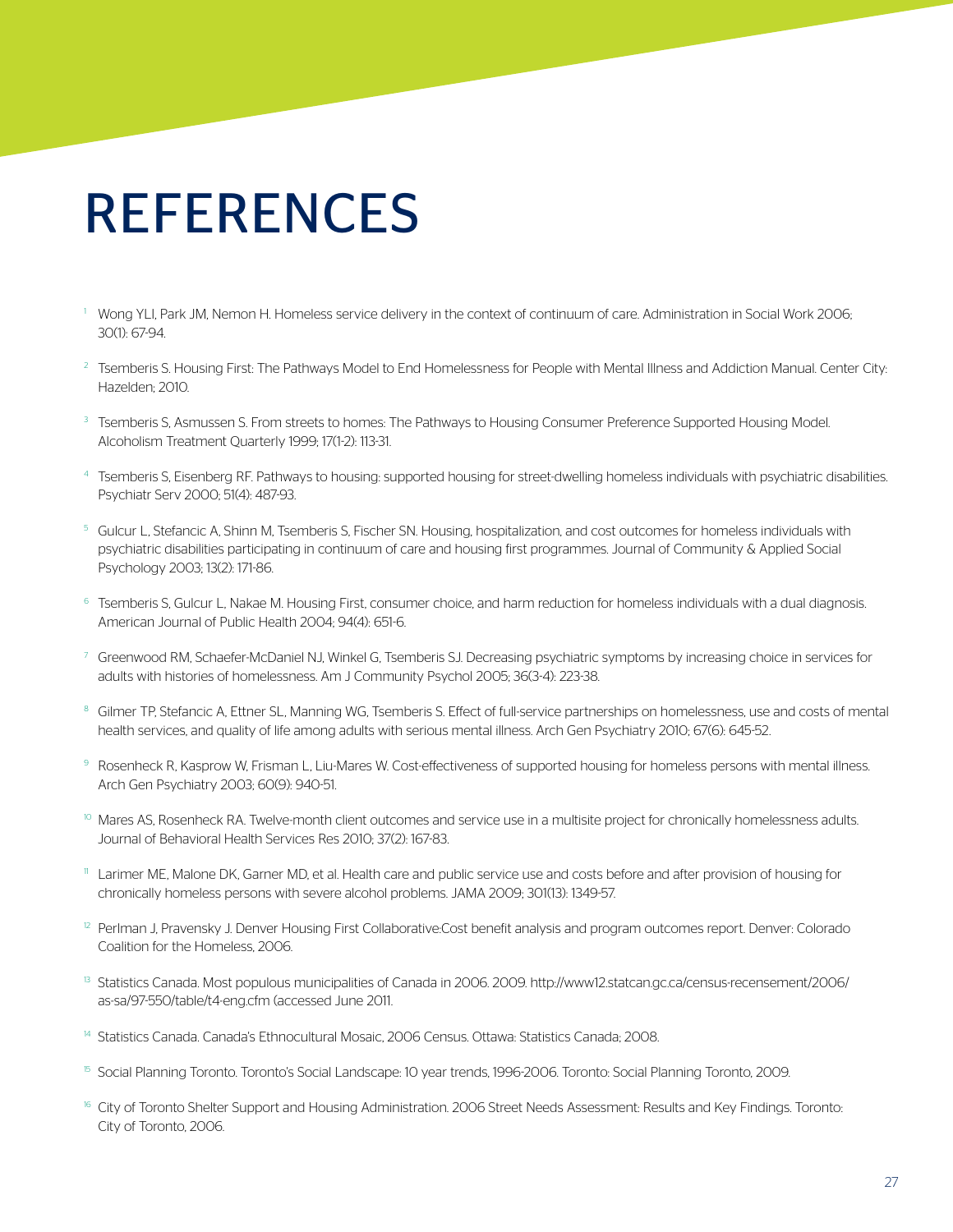- $\overline{17}$  City of Toronto Shelter Support and Housing Administration. 2009 Street Needs Assessment Results. Toronto: City of Toronto, 2010.
- <sup>18</sup> City of Toronto Shelter Support and Housing Administration. 2010 Per Diem Rates for the Purchase of Service Shelter System and Results of the Review of the Per Diem Funding Model. Toronto: City of Toronto; 2009.
- <sup>19</sup> Golden A, Currie W, Greaves E, Latimer E. Taking responsibility for homelessness: an action plan for Toronto. Report of the Mayor's Homelessness Action Task Force. Toronto: City of Toronto, 1999.
- <sup>20</sup> Hwang SW, Ueng JJM, Chiu S, et al. Universal Health Insurance and Health Care Access for Homeless Persons. American Journal of Public Health 2010; 100(8): 1454-61.
- <sup>21</sup> Mayors' Homelessness Action Task Force. Taking Responsiblity for Homlessness: An action plan for Toronto. Toronto, 1999.
- $22$  Access Alliance Multicultural Community Health Centre. Racialized groups and health status: a literature review exploring poverty, housing, race-based discrimination and access to health care as determinants of health for racialized groups. Toronto: Access Alliance Multicultural Community Health Centre, 2005.
- <sup>23</sup> Goering P, Streiner D, Adair CE, et al. The At Home/Chez Soi trial protocol: a pragmatic, multi-site, randomized controlled trial of Housing First in five Canadian cities. BMJ Open 2011; 1(2): e000323.
- <sup>24</sup> City of Toronto Shelter Support and Housing Administration. What Housing First Means for People: Results of the Streets to Homes 2007 Post-Occupancy Research. Toronto: City of Toronto, 2008.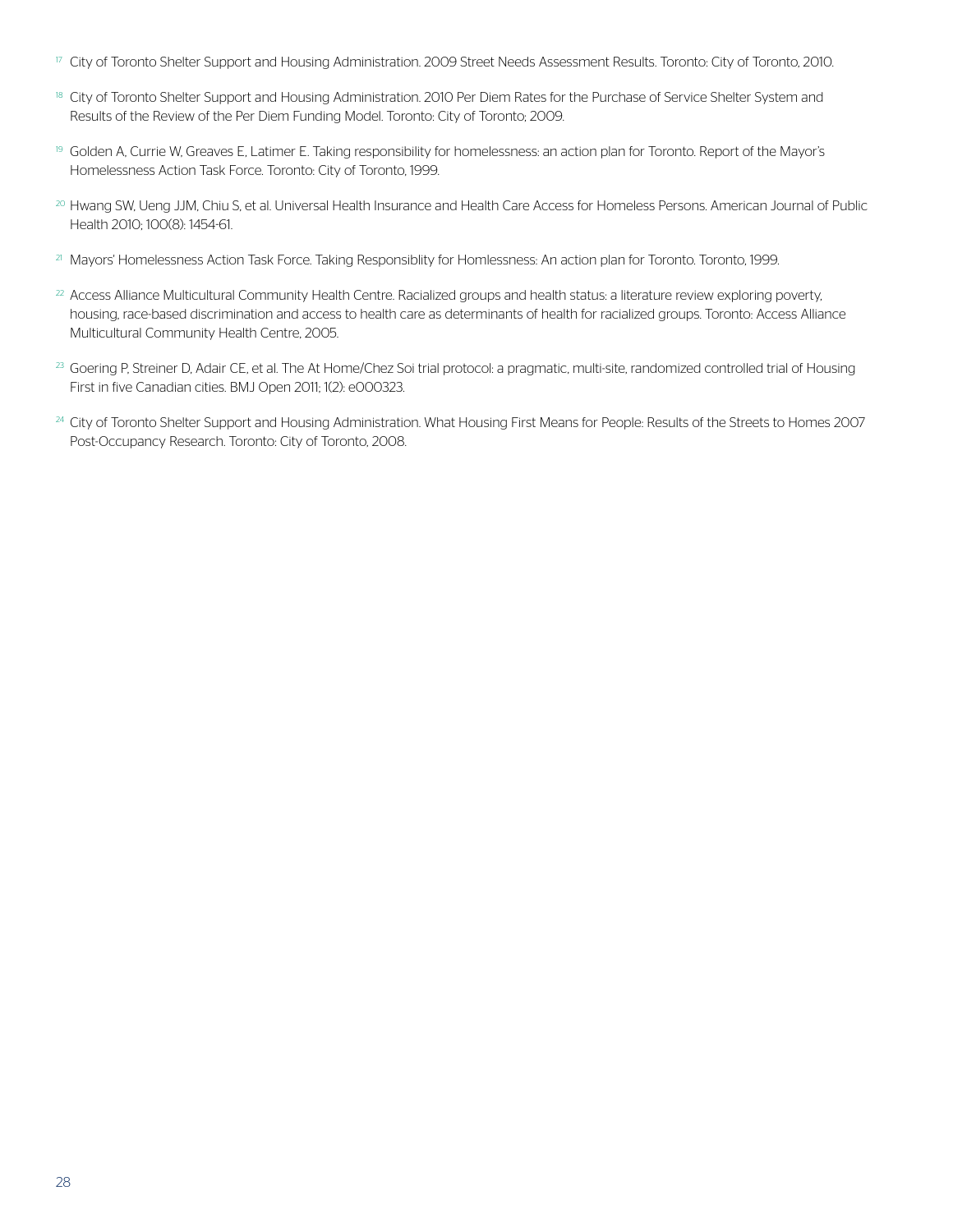# APPENDIX A

Figure 10.1 At Home/Chez Soi Project Partners at the Toronto site



Figure 10.2 Site Governance

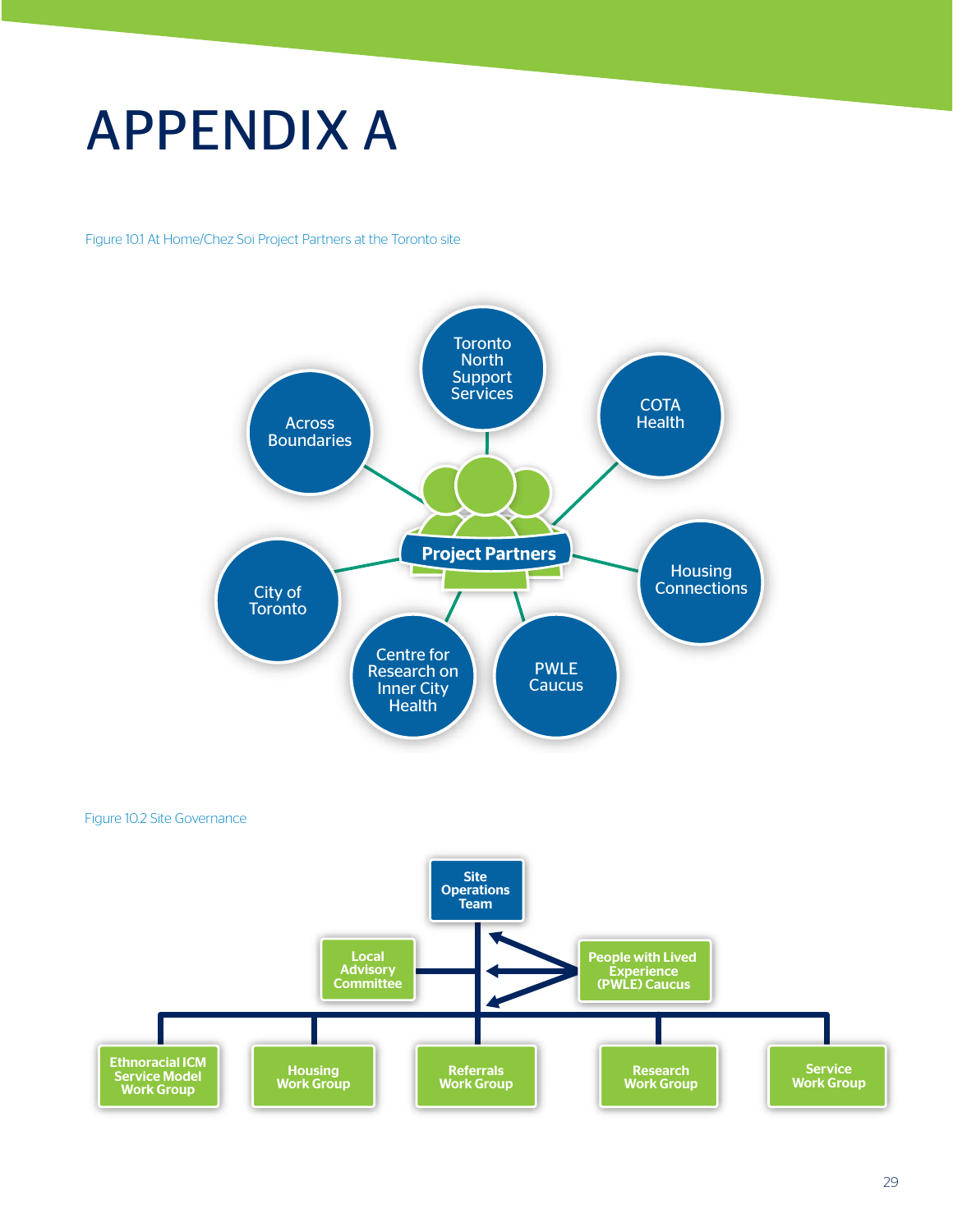

# Participants with moderate needs who self-identified membership in an ethnoracial group were given a choice to participate in a regular Intensive Case Management (ICM) program or an ethnoracial-focused ICM program, as long as space was available in both groups.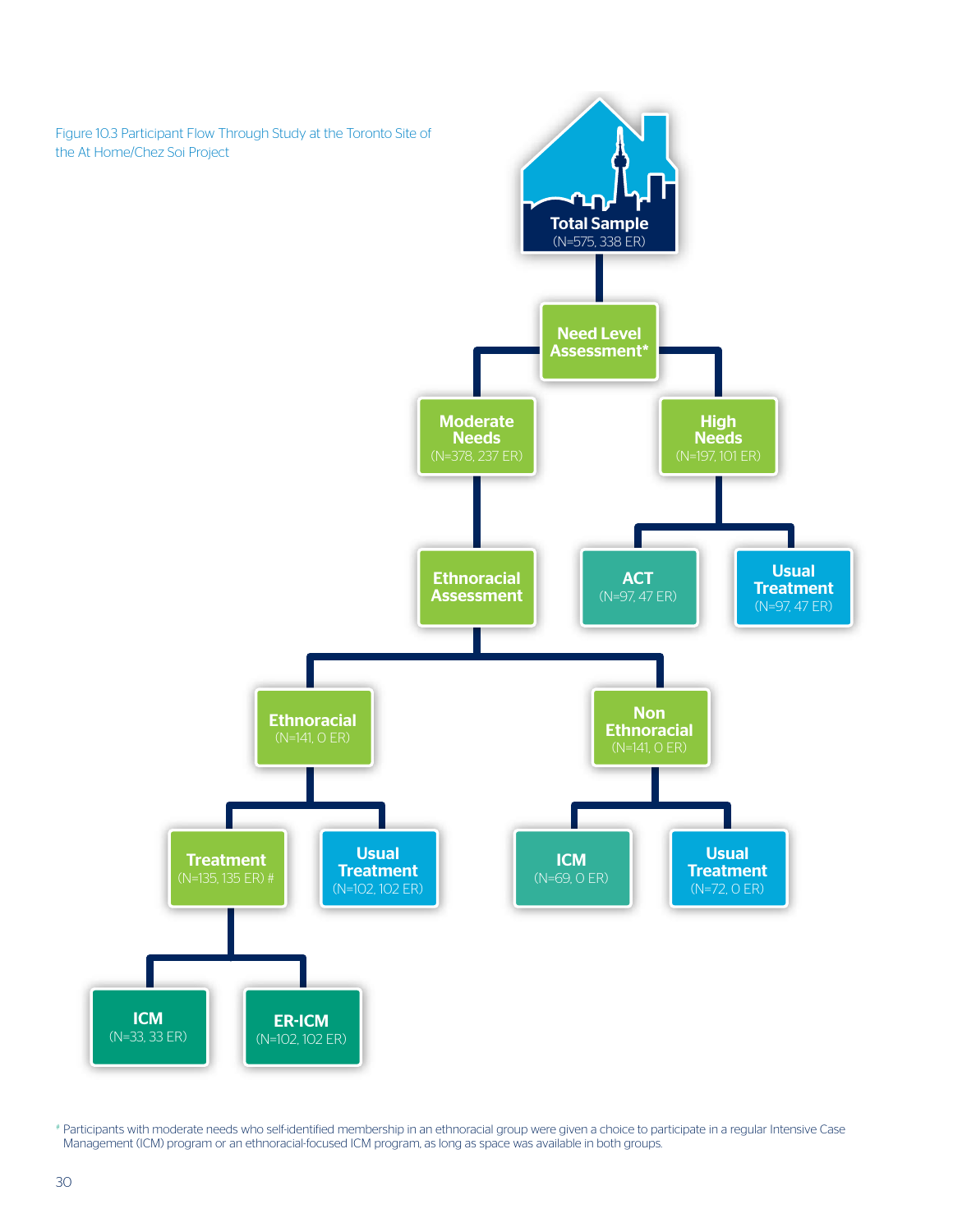# APPENDIX B

Table 10.1 Details Regarding Toronto Site Treatment Groups

| <b>NEEDS LEVEL</b>                                     | <b>MODERATE NEEDS</b>                                                                                                                                                                                                                                                                                                                           |                                                                                                                                                                                                                                                                                                                                                                                                                                                                                                                                                                                                                                                                                                                                                                                                                                                                                                         | <b>HIGH NEEDS</b>                                                                                                                                                                                                                                                                                                                                                                                                                                     |
|--------------------------------------------------------|-------------------------------------------------------------------------------------------------------------------------------------------------------------------------------------------------------------------------------------------------------------------------------------------------------------------------------------------------|---------------------------------------------------------------------------------------------------------------------------------------------------------------------------------------------------------------------------------------------------------------------------------------------------------------------------------------------------------------------------------------------------------------------------------------------------------------------------------------------------------------------------------------------------------------------------------------------------------------------------------------------------------------------------------------------------------------------------------------------------------------------------------------------------------------------------------------------------------------------------------------------------------|-------------------------------------------------------------------------------------------------------------------------------------------------------------------------------------------------------------------------------------------------------------------------------------------------------------------------------------------------------------------------------------------------------------------------------------------------------|
| <b>TREATMENT ACRONYM</b>                               | <b>HF ICM</b>                                                                                                                                                                                                                                                                                                                                   | <b>HF ER-ICM</b>                                                                                                                                                                                                                                                                                                                                                                                                                                                                                                                                                                                                                                                                                                                                                                                                                                                                                        | <b>HF ACT</b>                                                                                                                                                                                                                                                                                                                                                                                                                                         |
| <b>TREATMENT NAME</b>                                  | Housing First with Intensive Case<br>Management                                                                                                                                                                                                                                                                                                 | Housing First with Ethnoracial<br>Intensive Case Management                                                                                                                                                                                                                                                                                                                                                                                                                                                                                                                                                                                                                                                                                                                                                                                                                                             | Housing First with Assertive Case<br>Management                                                                                                                                                                                                                                                                                                                                                                                                       |
| <b>RENT ALLOWANCE</b>                                  | \$600                                                                                                                                                                                                                                                                                                                                           | \$600                                                                                                                                                                                                                                                                                                                                                                                                                                                                                                                                                                                                                                                                                                                                                                                                                                                                                                   | \$600                                                                                                                                                                                                                                                                                                                                                                                                                                                 |
| <b>SERVICE TEAM</b>                                    | Intensive Case Management<br>(ICM)                                                                                                                                                                                                                                                                                                              | Intensive Case Management (ICM)<br>with focus on ethnoracial diversity                                                                                                                                                                                                                                                                                                                                                                                                                                                                                                                                                                                                                                                                                                                                                                                                                                  | <b>Assertive Community Treatment</b><br>(ACT)                                                                                                                                                                                                                                                                                                                                                                                                         |
| NAME OF SERVICE TEAM                                   | <b>Toronto North Support Services</b>                                                                                                                                                                                                                                                                                                           | <b>Across Boundaries</b>                                                                                                                                                                                                                                                                                                                                                                                                                                                                                                                                                                                                                                                                                                                                                                                                                                                                                | <b>COTA Health</b>                                                                                                                                                                                                                                                                                                                                                                                                                                    |
| PARTICIPANT/STAFF RATIO                                | 20.1                                                                                                                                                                                                                                                                                                                                            | 20:1                                                                                                                                                                                                                                                                                                                                                                                                                                                                                                                                                                                                                                                                                                                                                                                                                                                                                                    | 9.1                                                                                                                                                                                                                                                                                                                                                                                                                                                   |
| <b>AVAILABILITY TO PARTICIPANT</b>                     | 5 days/week; 8 hours/day                                                                                                                                                                                                                                                                                                                        | 7 days/week; 12 hours/day                                                                                                                                                                                                                                                                                                                                                                                                                                                                                                                                                                                                                                                                                                                                                                                                                                                                               | 7 days/week;24 hours/day                                                                                                                                                                                                                                                                                                                                                                                                                              |
| <b>LOCATION OF SERVICE</b>                             | In the community                                                                                                                                                                                                                                                                                                                                | In the community                                                                                                                                                                                                                                                                                                                                                                                                                                                                                                                                                                                                                                                                                                                                                                                                                                                                                        | In the community                                                                                                                                                                                                                                                                                                                                                                                                                                      |
| <b>SERVICES PROVIDED</b><br><b>ADDITIONAL SERVICES</b> | Participants matched to a case<br>manager who will work with the<br>participant to develop a service<br>plan<br>• Focus will be on independent<br>living and providing supports<br>that increase personal<br>independence over time<br>Case manager will accompany<br>participant to appointments<br>(with psychiatrist/social workers,<br>etc. | • Same as the regular ICM services<br>with the addition of services<br>oriented towards the ethnoracial<br>population<br>• This service provider takes a more<br>holistic approach to mental health<br>care that recognizes spiritual,<br>emotional, mental, physical, social,<br>economic, cultural, linguistic, and<br>broader environmental aspects of<br>life, including social determinants<br>of health<br>• Main goal of model is to assist<br>participants to build a support<br>network, including with family and<br>friends.<br>• Programs and initiatives that will<br>also be available to participants:<br>• Integrative peer support<br>• Skills building<br>• Social and recreational activities<br>• Support groups, alternative<br>and complementary therapies<br>(including art and music<br>therapy)<br>• Creative expressions<br>• Community kitchen<br>• Individual and community | • Participants will have access to<br>entire ACT team, which will include<br>a psychiatrist and nurse<br>• ACT team will provide all<br>relevant services, including case<br>management, initial/ongoing<br>assessment, psychiatric services,<br>employment and housing<br>assistance, family support and<br>education, substance use services,<br>and other services and support<br>to allow the individual to live<br>successfully in the community |
|                                                        |                                                                                                                                                                                                                                                                                                                                                 | outreach                                                                                                                                                                                                                                                                                                                                                                                                                                                                                                                                                                                                                                                                                                                                                                                                                                                                                                |                                                                                                                                                                                                                                                                                                                                                                                                                                                       |
|                                                        |                                                                                                                                                                                                                                                                                                                                                 |                                                                                                                                                                                                                                                                                                                                                                                                                                                                                                                                                                                                                                                                                                                                                                                                                                                                                                         |                                                                                                                                                                                                                                                                                                                                                                                                                                                       |
| <b>CRISIS SUPPORT SERVICES</b>                         | Yes                                                                                                                                                                                                                                                                                                                                             | <b>Yes</b>                                                                                                                                                                                                                                                                                                                                                                                                                                                                                                                                                                                                                                                                                                                                                                                                                                                                                              | Yes                                                                                                                                                                                                                                                                                                                                                                                                                                                   |
| NON-ENGLISH SERVICES                                   | <b>No</b>                                                                                                                                                                                                                                                                                                                                       | <b>Yes</b>                                                                                                                                                                                                                                                                                                                                                                                                                                                                                                                                                                                                                                                                                                                                                                                                                                                                                              | <b>No</b>                                                                                                                                                                                                                                                                                                                                                                                                                                             |
| LENGTH OF TREATMENT                                    | Minimum 1 year                                                                                                                                                                                                                                                                                                                                  | Minimum 1 year                                                                                                                                                                                                                                                                                                                                                                                                                                                                                                                                                                                                                                                                                                                                                                                                                                                                                          | Minimum 1 year                                                                                                                                                                                                                                                                                                                                                                                                                                        |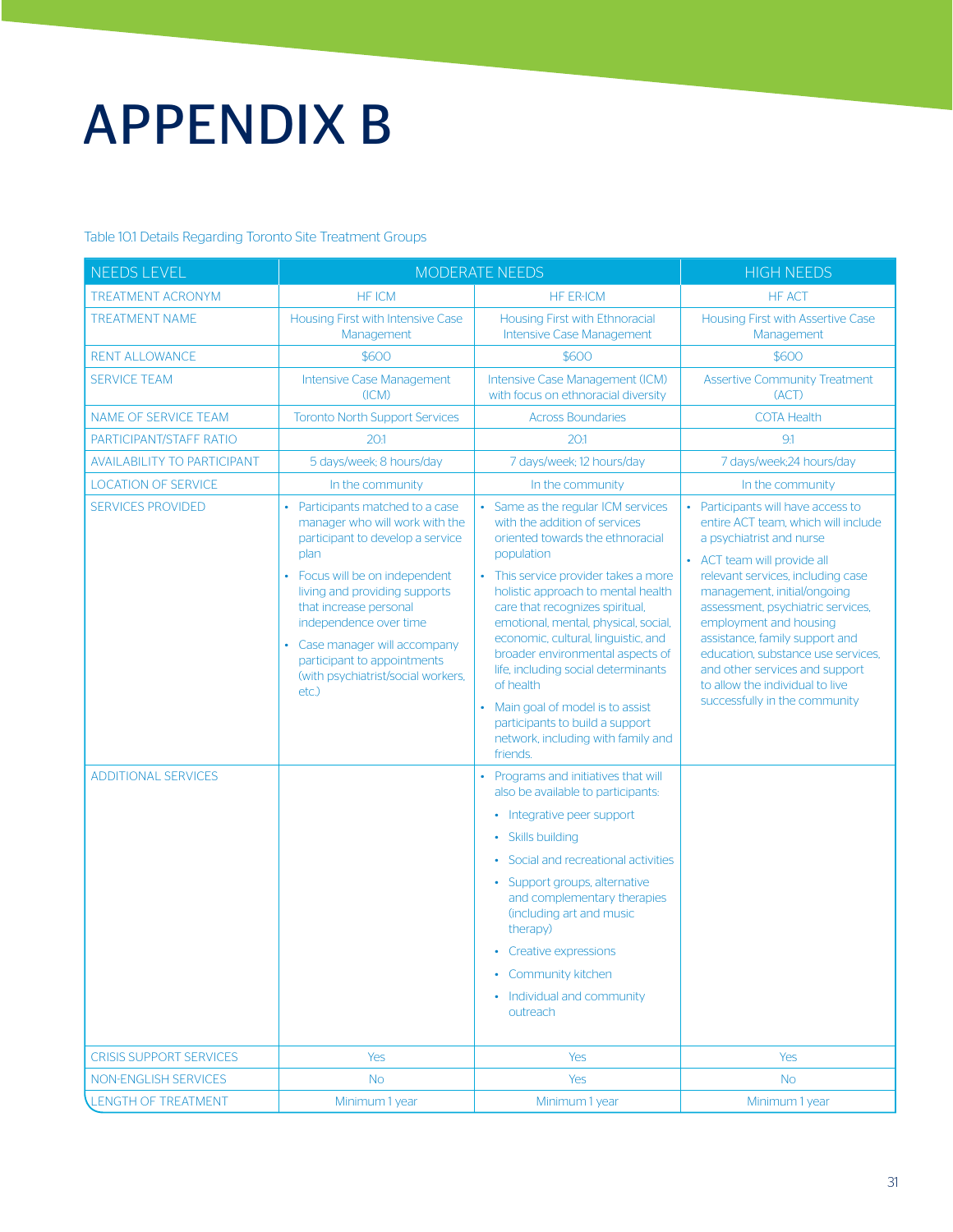#### Table 10.2 Definitions of inclusion criteria.\*

| <b>NEEDS LEVEL</b>              | <b>HIGH NEEDS</b>                                                                                                                                                                                                                                                                                                                                                                                                                                                                                                                                                                                                                                                                                                                                                                                                                                                                            |
|---------------------------------|----------------------------------------------------------------------------------------------------------------------------------------------------------------------------------------------------------------------------------------------------------------------------------------------------------------------------------------------------------------------------------------------------------------------------------------------------------------------------------------------------------------------------------------------------------------------------------------------------------------------------------------------------------------------------------------------------------------------------------------------------------------------------------------------------------------------------------------------------------------------------------------------|
| <b>ABSOLUTE HOMELESSNESS</b>    | Homelessness refers to those who lack a regular, fixed, physical shelter. This (conservative) definition is known<br>as absolute homelessness, according to the United Nations, and includes those who are living rough in a public<br>or private place not ordinarily used as regular sleeping accommodation for a human being (e.g., outside, on the<br>streets, in parks or on the beach, in doorways, in parked vehicles, squats, or parking garages), as well as those<br>whose primary night-time residence is supervised public or private emergency accommodation (e.g., shelter, hostel).<br>Specifically, being homeless is defined as currently having no fixed place to stay for more than seven nights and little<br>likelihood of obtaining accommodation in the upcoming month, or being discharged from an institution, prison, jail,<br>or hospital, with no fixed address. |
| <b>PRECARIOUSLY HOUSED</b>      | This refers to people whose primary residence is a Single Room Occupancy (SRO), rooming house, or hotel/motel.<br>In addition, precariously housed individuals in the past year have had two or more episodes of being absolutely<br>homeless, as defined above, in order to meet the criteria for inclusion.                                                                                                                                                                                                                                                                                                                                                                                                                                                                                                                                                                                |
| <b>RELATIVELY HOMELESS</b>      | This includes people whose regular housing fails to meet basic standards, such as: 1) living in overcrowded or<br>hazardous conditions; 2) those at risk of homelessness, such as people who reside informally/non-permanently with<br>friends or relatives (e.g., doubling-up, couch surfing); 3) those in transition (e.g., women, youth fleeing to transition<br>houses/shelters from domestic abuse); 4) those who are temporarily without a dwelling (e.g., home lost for a<br>relatively short period of time due to disasters such as a fire, or a change in economic or personal situation, such as<br>marital separation or job loss; and, 5) those living in long-term institutions.                                                                                                                                                                                               |
| <b>SERIOUS MENTAL DISORDERS</b> | Serious mental disorders are defined by diagnosis, duration, and disability, using observations from referring<br>sources, indicators of functional impairment, history of recent psychiatric treatment, and current presence of eligible<br>diagnosis as identified by the Mini International Neuropsychiatric Interview (major depressive, manic, or hypomanic<br>episode, post-traumatic stress disorder, mood disorder with psychotic features, psychotic disorder).                                                                                                                                                                                                                                                                                                                                                                                                                     |

\* From: http://bmjopen.bmj.com/content/1/2/e000323.full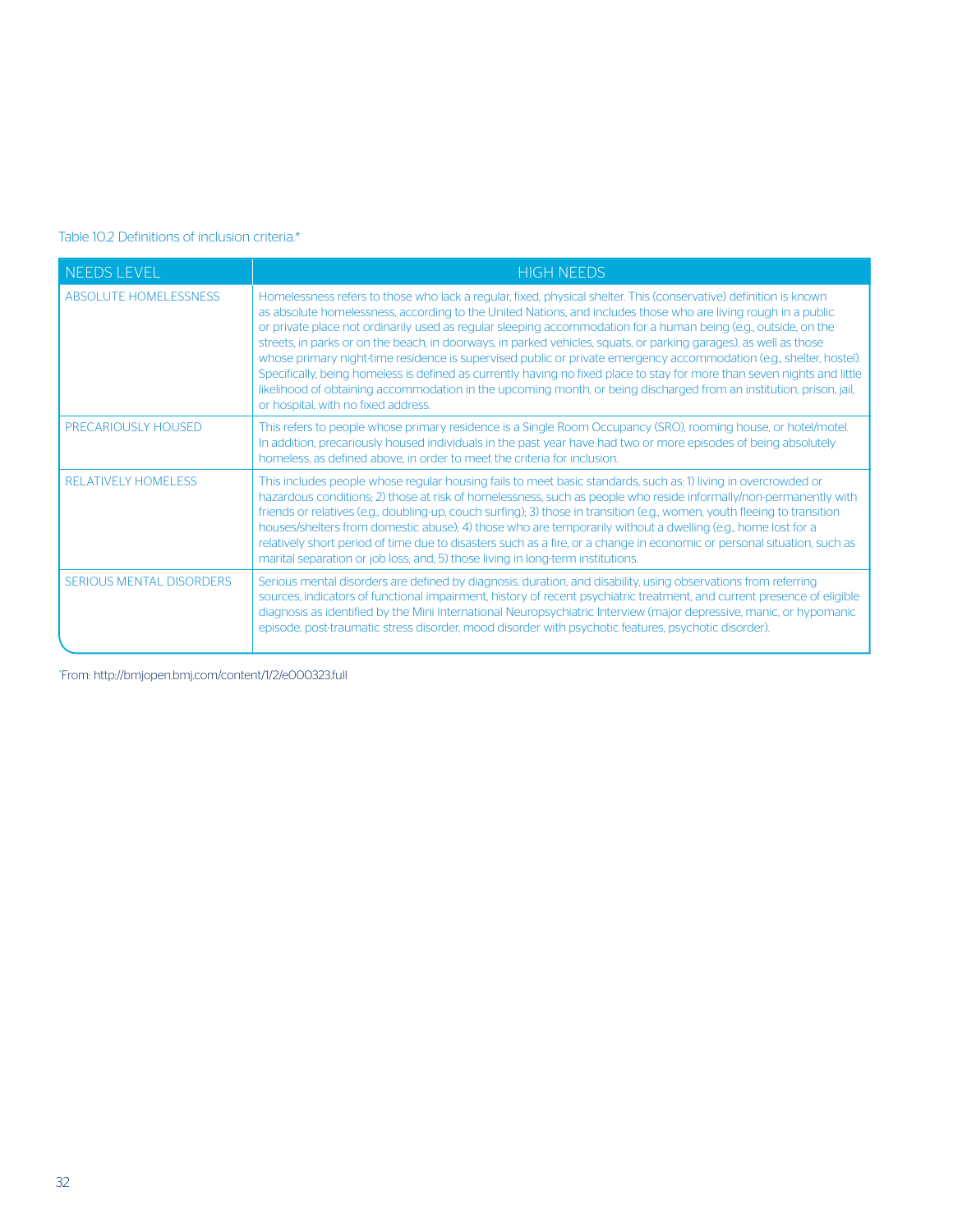## APPENDIX C ADDITIONAL SITE-SPECIFIC SUB-STUDIES

#### Anti-Racism and Anti-Oppression (AR/AO) Framework

Purpose: To understand how anti-racism and anti-oppression frameworks of practice are conceptualized, and identify elements within these frameworks that apply to service provision toward racialized groups.

Methods: Comprehensive review of the literature, providing a conceptual and theoretical foundation of these frameworks.

Key Findings: Although anti-racism and anti-oppression as philosophies of practice have some limitations, they can bring positive changes to mental health service delivery. Both have the advantage of explicitly addressing crucial issues that permeate service provision and society at large. The main ingredients in these frameworks include: empowerment, education, alliance building, language, alternative healing strategies, advocacy, and social justice/activism.

#### AR/AO Practice Evaluation and Fidelity Tool

Purpose: A key objective of the implementation evaluation process was to better understand the third intervention arm of Toronto's At Home/Chez Soi project, which combines the Housing First philosophy with an anti-racism/anti-oppression framework (AR/AO framework – see above) to engage and provide support services to clients from racialized groups experiencing homelessness and serious mental health problems.

Methods: A literature review, interviews with key informants, and surveys of frontline providers and managers of programs serving racialized communities were conducted to capture specific elements which are key to AR/AO practice.

#### Key Findings:

- Key elements of the AR/AO philosophy related to agency supports include: a formalized commitment to AR/AO practices by the agency; supervisory and administrative staff with relevant experience in AR/AO practice; identifying and labeling racism and oppression at the workplace; a welcoming physical environment; a commitment to hiring and ongoing training of staff from the communities served by the agency; and, advocacy for system-level changes.
- Key staff practices of the AR/AO model include: asking explicitly about experiences of racism and oppression, facilitating action plans to address experiences of discrimination, and taking a holistic approach to health and wellness.
- In general, the AR/AO approach fosters recovery through a number of pathways, including empathic validation, empowerment, role modeling, and a corrective experience of inclusion, helping to heal and inspire towards recovery goals

and community integration. These findings have informed the development of an assessment tool to measure fidelity to AR/AO principles within the context of service delivery to racialized persons with mental illness. Validation of this fidelity tool is underway; content expert interviews and confirmatory methods are being used to achieve consensus on the key domains and indicators for the tool.

#### Landlords

Purpose: This sub-study examined the role of landlords with regard to program participants getting, keeping, and losing housing prior to study entry.

Methods: The perspectives of landlords (n=16), housing and clinical service teams (n=18), and program participants (n=60) were solicited through both key informant interviews and focus groups.

Key Findings: This study found that landlords had substantive impact on HF implementation, including impact on participants getting, keeping, and losing housing prior to study entry. For example, landlords had strong influences on processes of acquiring housing, including screening, applying, and soliciting references. The quality of the relationship between landlords and tenants and landlord tolerance were also important in participants' capacity to maintain housing. Finally, landlord discriminatory behaviours, such as coercion and harassment, emerged as important factors in affecting housing placement and maintenance. One recommendation arising from this analysis is that education about mental health and disability is an important step towards combating stigma and giving landlords tools to understand mental health behaviour and to be helpful to program participants.

### Discrimination Studies

#### Discrimination in Health Care Settings

Purpose: 1) To examine the prevalence of perceived discrimination due to homelessness/poverty, mental illness/alcohol/drug-related problems, and race/ethnicity/skin color while seeking health care in the past year among racially diverse adults experiencing homelessness and mental illness; and, 2) To identify to what extent self-report measures of psychiatric symptomatology and substance use, and frequency of health service utilization, are associated with various forms of perceived discrimination in health care settings.

Methods: We used baseline data from the Toronto site of the At Home/Chez Soi randomized controlled trial of Housing First for persons experiencing homelessness and mental illness (n=550). Bivariate statistics and multivariate logistic regression models were used for the analysis.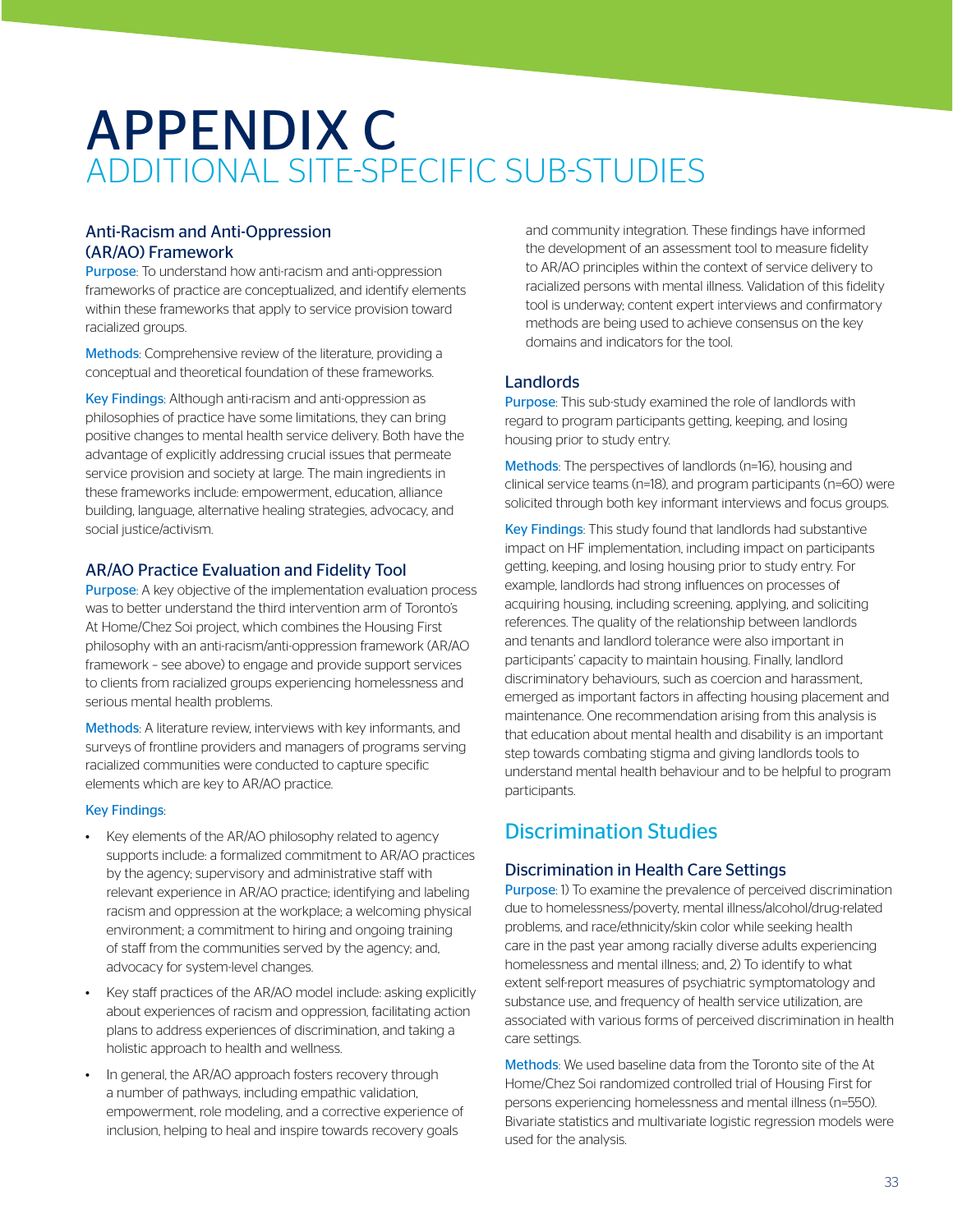#### Key Findings:

- Perceived discrimination related to homelessness/poverty (30.4 per cent) and mental illness/alcohol/substance use (32.5 per cent) is prevalent among ethnically diverse adults experiencing homelessness and mental illness in health care settings. After controlling for relevant confounders and presence of psychosis, all types of discrimination in health care settings were associated with frequent emergency department use, severity of lifetime substance use and mental health problems.
- Understanding the experience of discrimination in health care settings and associated health care utilization is the first step towards designing policies and interventions to address health disparities among vulnerable populations. This study added to the knowledge base in this important area.

#### Discrimination Experiences

Purpose: To understand discrimination experiences of participants who self-identified as ethnoracial minorities and whether/how homelessness, mental illness, race, and gender influenced those experiences.

Methods: This mixed methods study assessed quantitative measures of discrimination experiences for the 231 ethnoracial moderate needs participants. Qualitative assessments of discrimination experiences were captured from in-person interviews with 36 of these individuals.

#### Key Findings:

- Quantitative analysis on the 231 ethnoracial moderate needs participants revealed very high prevalence rates of perceived discrimination related to homelessness/poverty (61.5 per cent), race/ethnicity/skin colour (50.6 per cent), and mental illness/substance use (43.7 per cent). Immigrants (compared to Canadian-born participants) and those who had been homeless three or more years reported higher perceived discrimination on all three domains.
- Based on these findings, qualitative analysis on the 36 interviews focused more closely on the two-thirds who were immigrants. Three key themes emerged: 1) self-isolation from friends and family due to stigma; 2) old and new labels/ identities — experiences of discrimination due to homelessness and mental illness were more predominant due to newness of the labels; and, 3) the role of cultural identity and the "homeland" — perceptions of mental illness and homelessness in their homeland culture affected how they interpreted and adjusted to these new labels, and thus to the stigma and discrimination associated with them.

#### Coping and Resilience

Purpose: To identify key stressors and coping and resilience strategies among participants who self-identified as ethnoracial minorities, and explore the interplay between social context and coping experiences.

Methods: In-person interviews with 36 study participants selfidentifying as ethnoracial, and meeting criteria for moderate needs on mental health measures.

#### Key Findings:

- Dominant stressors characterizing their social environments included powerlessness and worthlessness, racial discrimination, and cultural disconnectedness; these interacted with each other in complex ways. For example, homelessness and mental health problems engender a sense of powerlessness, worthlessness, and social isolation, which is both compounded and shaped by the racial discrimination and cultural disconnection associated with ethnoracial and/or immigrant status. And stressors associated with homelessness and mental illness both affected and were affected by the acculturation process and cultural disconnect, which in turn complicated coping opportunities and strategies.
- We examined contextual effects on their three most common coping strategies: socializing, finding an "anchor," and engaging in meaningful activities. We found that coping strategies were largely inchoate and took the form more of activities they yearned to undertake than as productive strategies. For example, socializing and seeking support or help from others was hindered by an entrenched lack of trust, "anchors" to rely on were frequently undefined or physically and emotionally inaccessible, and partaking in meaningful activities was thwarted by lack of tools and resources. By overtly drawing the link between specific contextual challenges and articulating their effects on coping, we exposed potential for bolstering coping capabilities and resiliencies.

#### Physical Health and Primary Care Studies

#### Cardiovascular Disease (CVD)

Purpose: To examine CVD risk factors and 30-year CVD risk in a population of individuals experiencing homelessness and mental illness.

Methods: CVD risks factors were assessed in 352 individuals experiencing homelessness and mental illness in Toronto, Canada, at the time of their study entry. The 30-year risk for CVD (coronary death, myocardial infarction, and fatal or nonfatal stroke) was calculated using published formulas and examined for association with need for mental health services, sex, diagnosis of psychotic disorder, ethnicity, access to a family physician and diagnosis of substance dependence.

Key Findings: The 30-year CVD risk for study participants was  $24.5 \pm 18.4$  per cent, more than double the reference normal of 10.1 ± 7.21per cent. In univariate analyses, male sex and diagnosis of substance dependence were associated with increased CVD risk (OR 3.99, 95 per cent CI: 2.47-6.56, p<0.001 and OR 1.94, CI: 1.23-3.06, p=0.004, respectively), while ethnicity was associated with reduced CVD risk (OR 0.62, CI: 0.39-0.97, p=0.040). In adjusted analyses, only male sex (OR 5.14, CI: 3.00-8.81; P<0.001) and substance dependence (OR 1.78, CI: 1.05-3.00, p=0.032) were associated with increased CVD risk. Higher rates of smoking and cocaine use were reported among non-ethnoracial (vs. ethnoracial) individuals (P≤0.014). Compared to women, men were more likely to have hypertension, lower BMI, and larger waist-to-hip ratios (P≤0.008).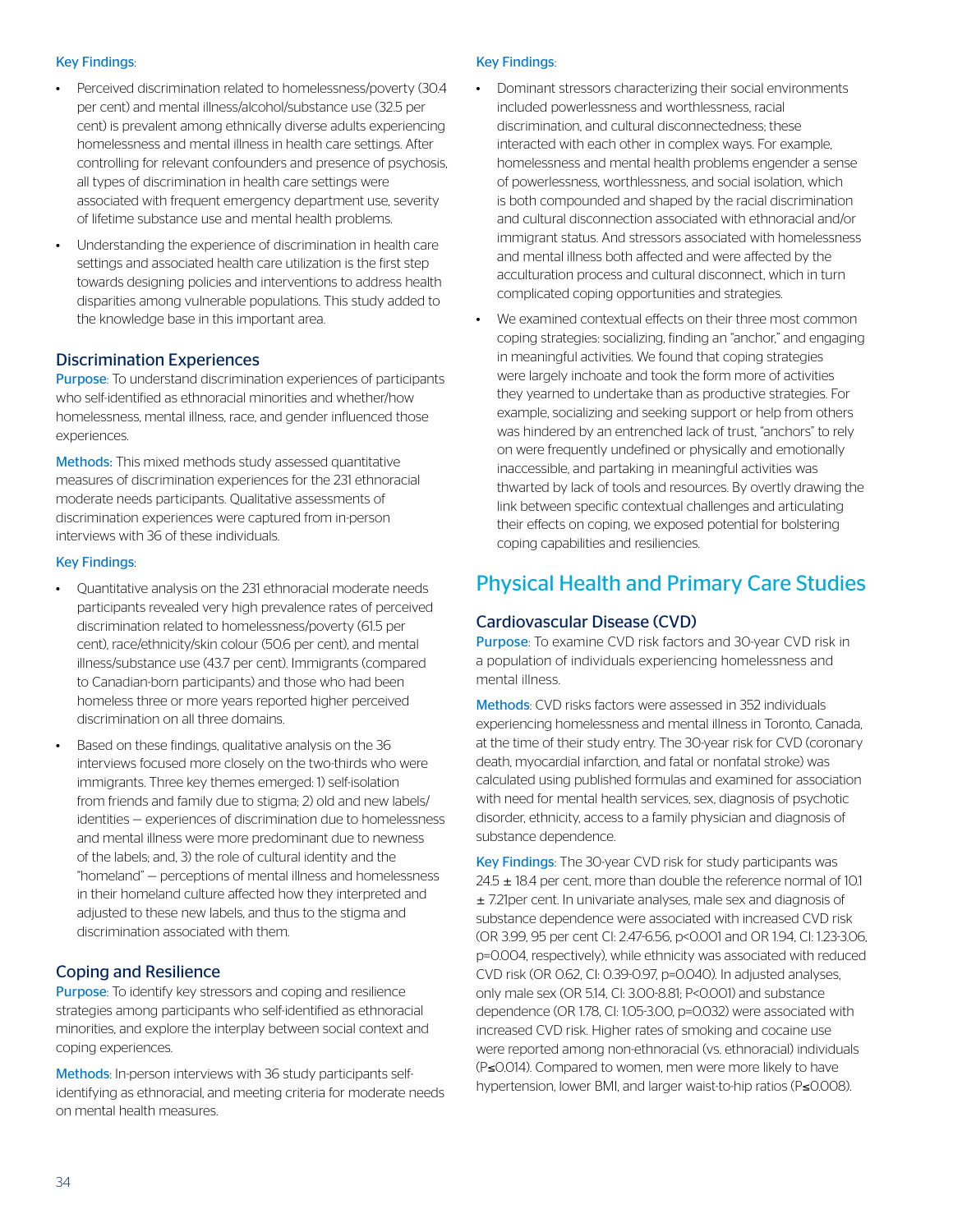# APPENDIX D

### CRITERIA FOR ESTABLISHING NEED LEVEL

HIGH NEEDS participants need to meet the following criteria:

1. have a MCAS score of 62 or less

#### and

2. have a MINI diagnosis of psychotic or bipolar disorder or an observation of psychotic disorder on the eligibility screening instrument (i.e., answered "yes" to at least two of Questions 6–10 in the Eligibility Screening Questionnaire)

#### and

- 3. had to meet one of following three criteria:
	- i) had indicated "yes" (or "don't know" or declined) to having been hospitalized for mental illness two or more times in any one year in the last five years;

#### or

ii) have indicated co-morbid substance use;

#### or

iii) have answered "yes" (or "don't know" or declined) to recent arrest or incarcerations.

All other participants who met study eligibility criteria but did not meet the criteria for the high needs group were considered moderate needs $^{23}$